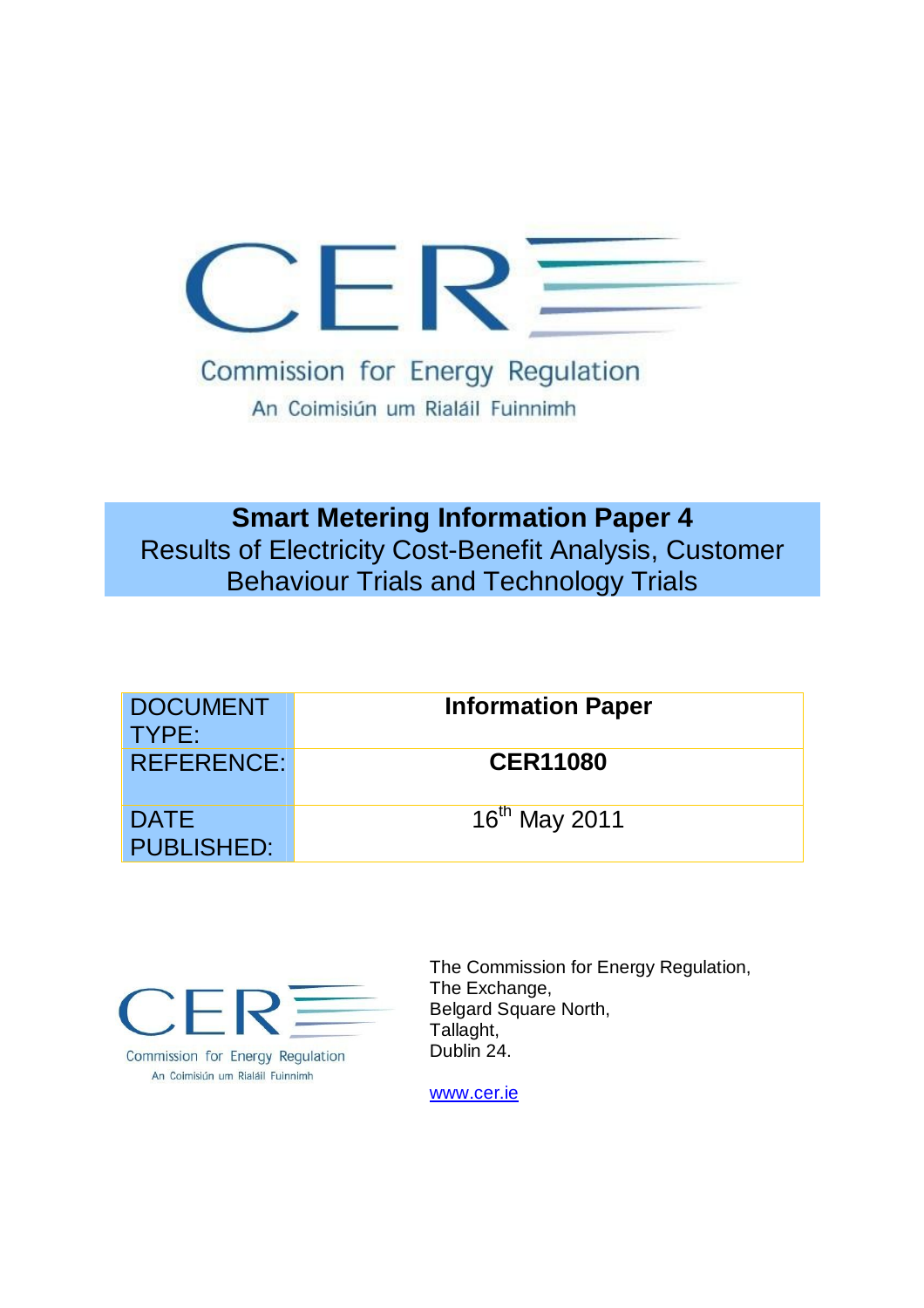## **CER – Information Page**

## **Abstract:**

This Information Paper highlights the publication of a number of key documents that will be used to inform future decisions regarding electricity smart metering for residential consumers and SMEs in Ireland. The documents, which have been produced as part of Phase 1 of the CER Smart Metering Project, are:

- Customer behaviour trials findings report (CER/11/080a)
- Technology trials findings report (CER/11/080b)
- Cost-benefit analysis report (CER/11/080c)

This Information Paper gives an overview of the key findings of each of these reports and then goes on to outline the next steps for the CER Smart Metering Project.

## **Target Audience:**

This paper is for the attention of members of the public, the energy industry, energy consumers and all interested parties.

For further information on this Information Paper, please contact Gary Martin (*gmartin@cer.ie*) at the CER.

## **Related Documents:**

- Electricity Smart Metering Customer Behaviour Trials (CBT) Findings Report  $-$  CER/11/080a  $-$  16<sup>th</sup> May 2011
- Electricity Smart Metering Technology Trial Findings Report  $CER/11/080b - 16<sup>th</sup>$  May 2011
- Electricity Smart Metering Cost-Benefit Analysis Report  $CER/11/080c - 16<sup>th</sup>$  May 2011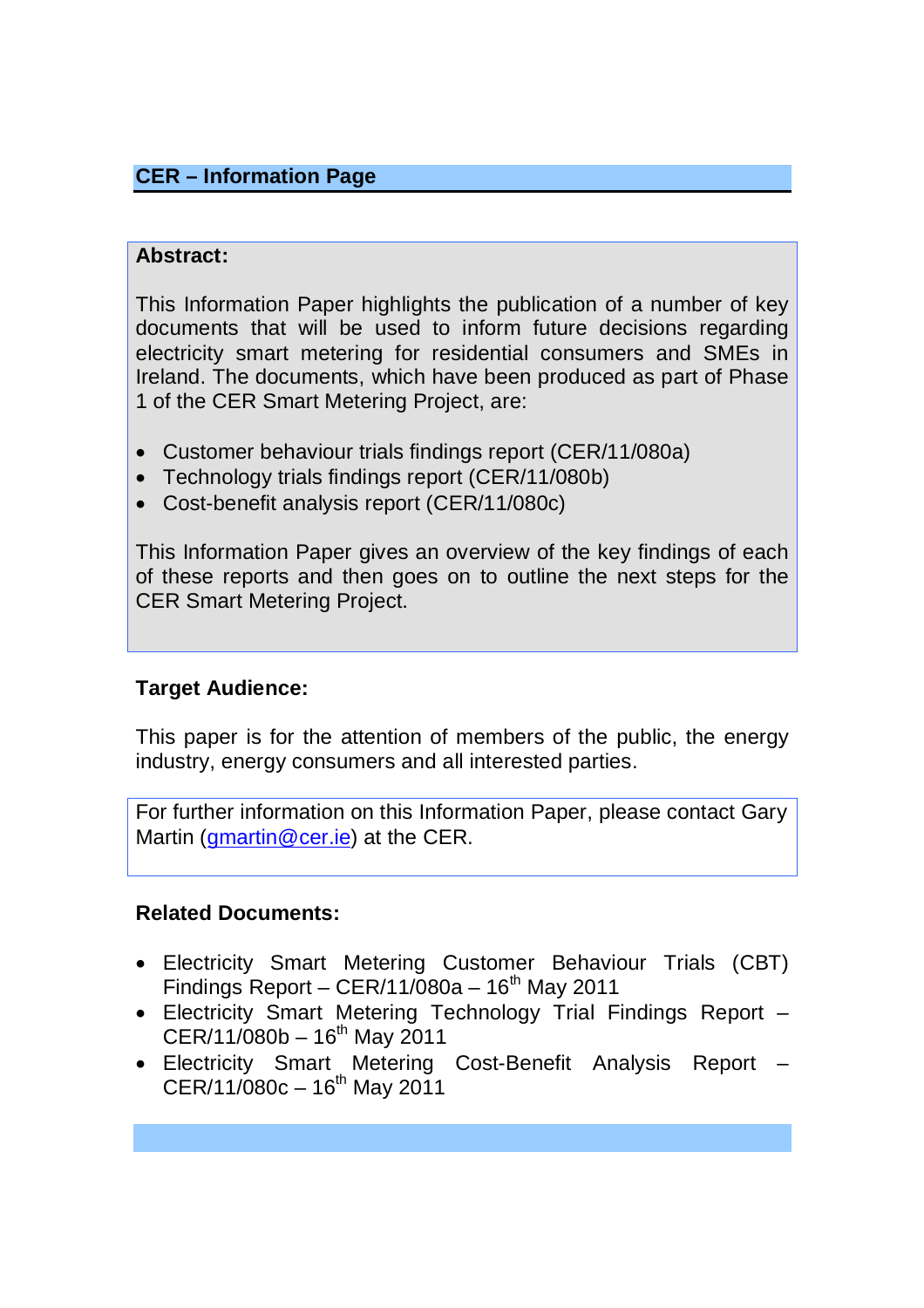# **Table of Contents**

| 2.2.1 Observations on Communication Technologies  13                 |  |
|----------------------------------------------------------------------|--|
| 2.2.2 Importance of Defining Requirements and Performance Levels  14 |  |
|                                                                      |  |
|                                                                      |  |
|                                                                      |  |
|                                                                      |  |
|                                                                      |  |
|                                                                      |  |
|                                                                      |  |
|                                                                      |  |
|                                                                      |  |
|                                                                      |  |
| 3.2.1 Residential Customer Behaviour Trial Findings17                |  |
|                                                                      |  |
|                                                                      |  |
|                                                                      |  |
|                                                                      |  |
|                                                                      |  |
|                                                                      |  |
|                                                                      |  |
|                                                                      |  |
|                                                                      |  |
|                                                                      |  |
|                                                                      |  |
|                                                                      |  |
|                                                                      |  |
|                                                                      |  |
|                                                                      |  |
|                                                                      |  |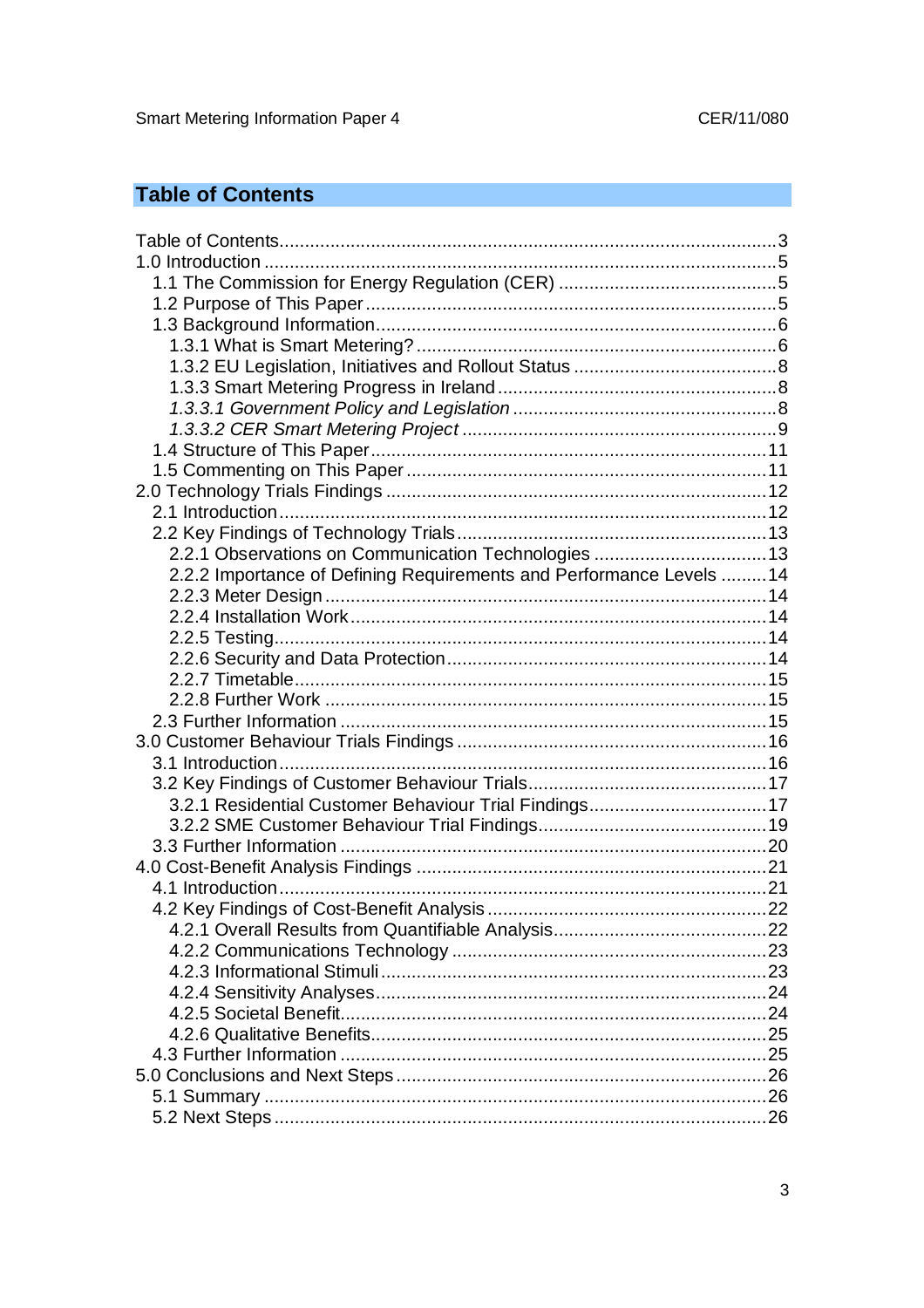| Appendix C – EU Smart Metering Policy, Initiatives and Rollout Status 34 |  |
|--------------------------------------------------------------------------|--|
|                                                                          |  |
|                                                                          |  |
|                                                                          |  |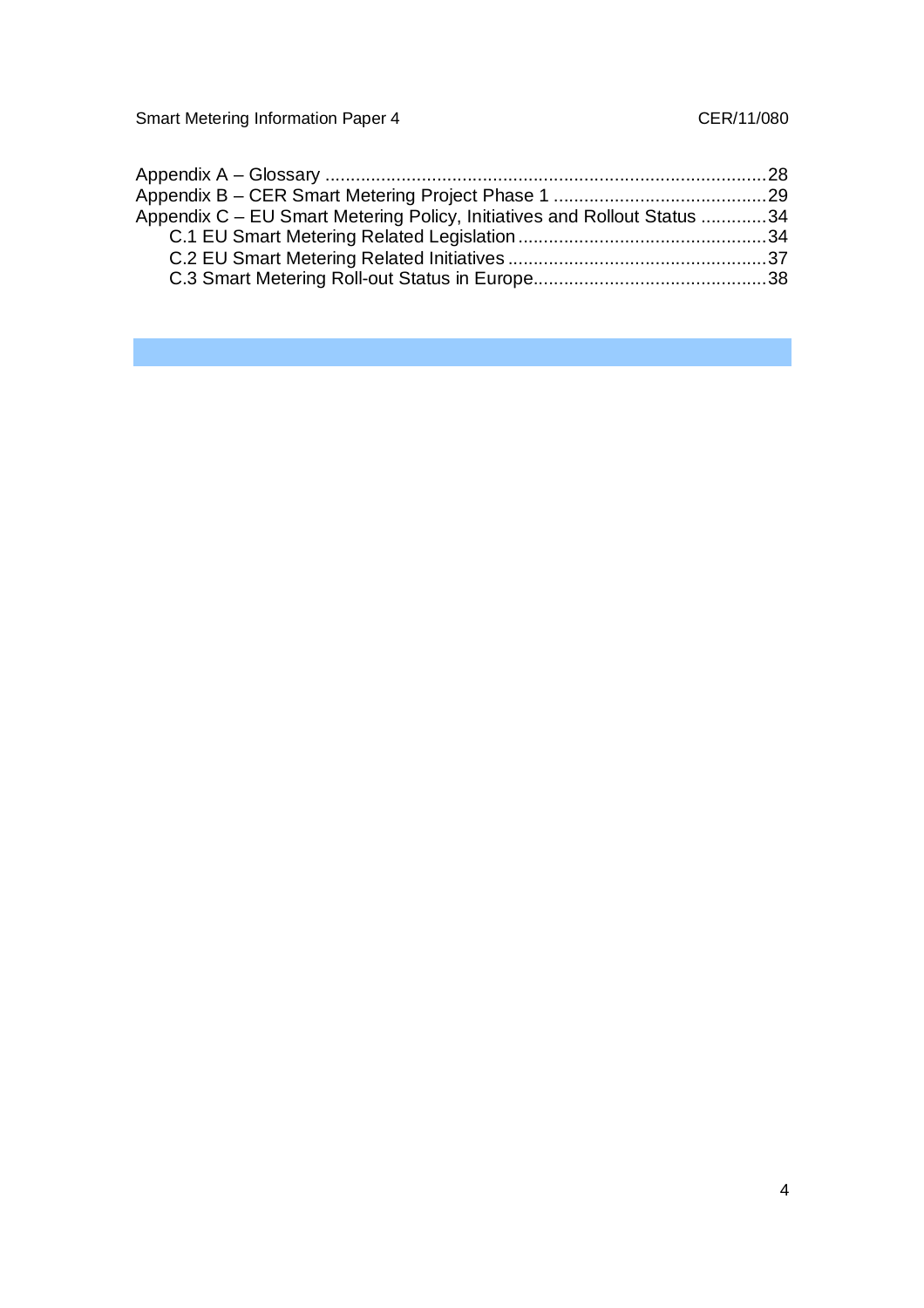## **1.0 Introduction**

## *1.1 The Commission for Energy Regulation (CER)*

*The Commission for Energy Regulation* ('the CER') is the independent body responsible for overseeing the regulation of Ireland's electricity and gas sectors. The CER was initially established and granted regulatory powers over the electricity market under the *Electricity Regulation Act*, *1999*. The enactment of the *Gas (Interim) (Regulation) Act*, *2002* expanded the CER's jurisdiction to include regulation of the natural gas market, while the *Energy (Miscellaneous Provisions) Act 2006* granted the CER powers to regulate electrical contractors with respect to safety, to regulate to natural gas undertakings involved in the transmission, distribution, storage, supply and shipping of gas and to regulate natural gas installers with respect to safety. The *Electricity Regulation Amendment (SEM) Act 2007* outlined the CER's functions in relation to the Single Electricity Market (SEM) for the island of Ireland. This market is regulated by the CER and the Northern Ireland Authority for Utility Regulation (NIAUR). The CER is working to ensure that consumers benefit from regulation and the introduction of competition in the energy sector.

### *1.2 Purpose of This Paper*

The purpose of this Information Paper is to highlight the publication of a number of key documents that will be used to inform future decisions regarding electricity smart metering for residential consumers and SMEs in Ireland. The documents, which have been produced as part of Phase 1 of the CER Smart Metering Project, are:

- Customer behaviour trials findings report (CER/11/080a)
- Technology trials findings report (CER/11/080b)
- Cost-benefit analysis report (CER/11/080c)

This Information Paper gives an overview of the key findings of each of these reports and then goes on to outline the next steps for the CER Smart Metering Project.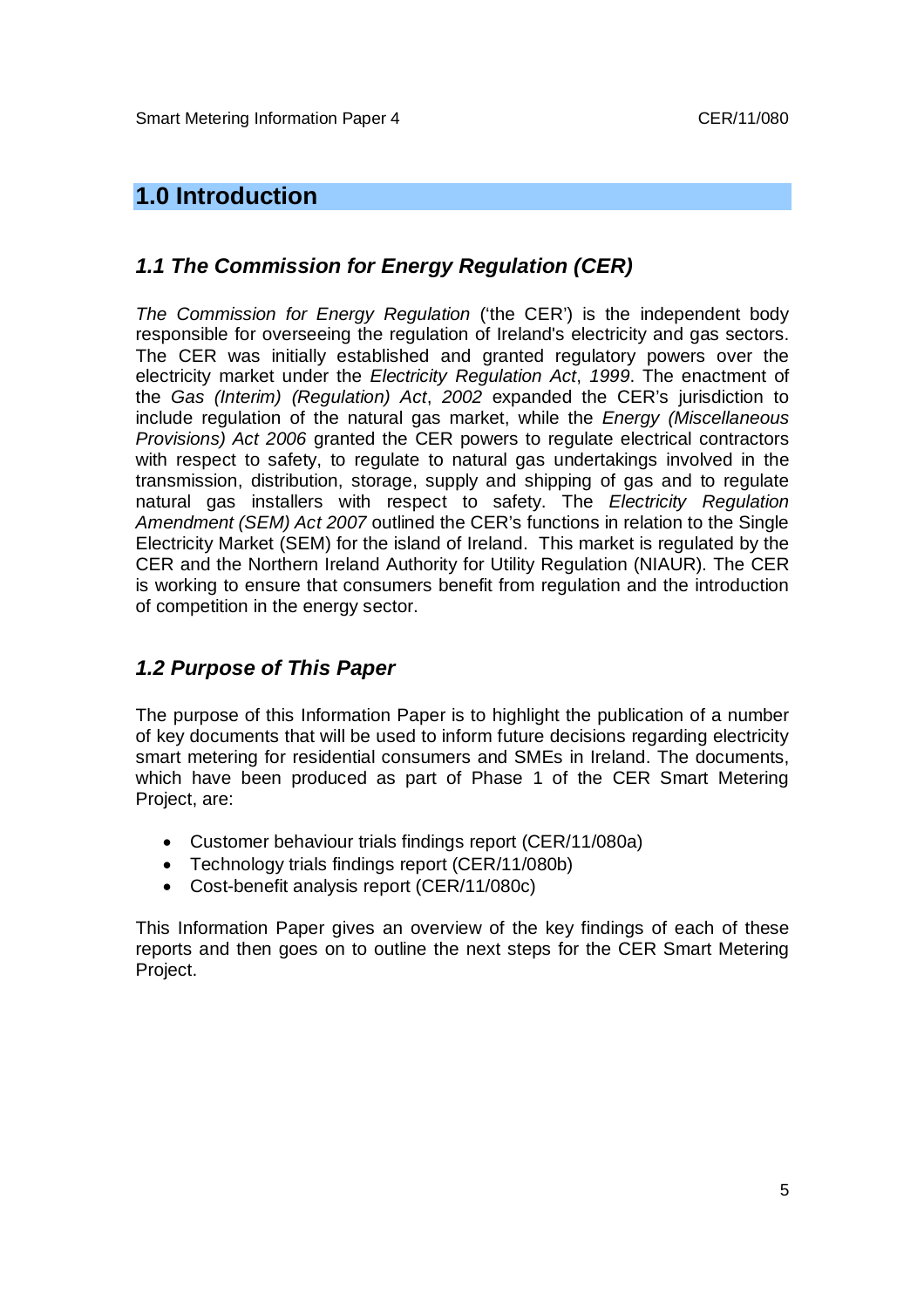### *1.3 Background Information*

### **1.3.1 What is Smart Metering?**

*"An intelligent metering system or 'smart meter' is an electronic device that can measure the consumption of energy, adding more information than a conventional meter, and can transmit data using a form of electronic communication. A key feature of a smart meter is the ability to provide bidirectional communication between the consumer and supplier/operator. It should also promote services that facilitate energy efficiency within the home. The move from old, isolated and static metering devices towards new smart/active devices is an important issue for competition in energy markets. The implementation of smart meters is an essential first step towards the implementation of smart*  arids."<sup>1</sup>

It is important to note that 'smart metering' encompasses more than just the meter itself. Smart metering should be viewed as a system rather than a single device. It is essentially a hybrid technology consisting of three high level layers:

- Physical meters and associated devices
- Communications layer covering data transport and communications network management
- IT systems which manage the data, applications and services

The following diagram (Figure 1) illustrates the general structure of a smart metering system.



**Figure 1: General structure of a smart metering system** (Source: Figure 6, ERGEG Status Review of Regulatory Aspects of Smart Metering<sup>2</sup>)

 $\overline{a}$  $1$  Commission staff working paper - interpretative note on directive 2009/72/EC concerning common rules for the internal market in electricity and directive 2009/73/EC concerning common rules for the internal market in natural gas - retail markets - 22 January 2010 (Pg 7)

http://ec.europa.eu/energy/gas\_electricity/interpretative\_notes/doc/implementation\_notes/2010\_01\_21\_retail \_markets.pdf

<sup>&</sup>lt;u>Illianers.put</u><br><sup>2</sup> Ref: E09-RMF-17-03 www.energy

regulators.eu/portal/page/portal/EER\_HOME/EER\_PUBLICATIONS/CEER\_ERGEG\_PAPERS/Customers/T ab/E09-RMF-17-03\_SmartMetering-SR\_19-Oct-09.pdf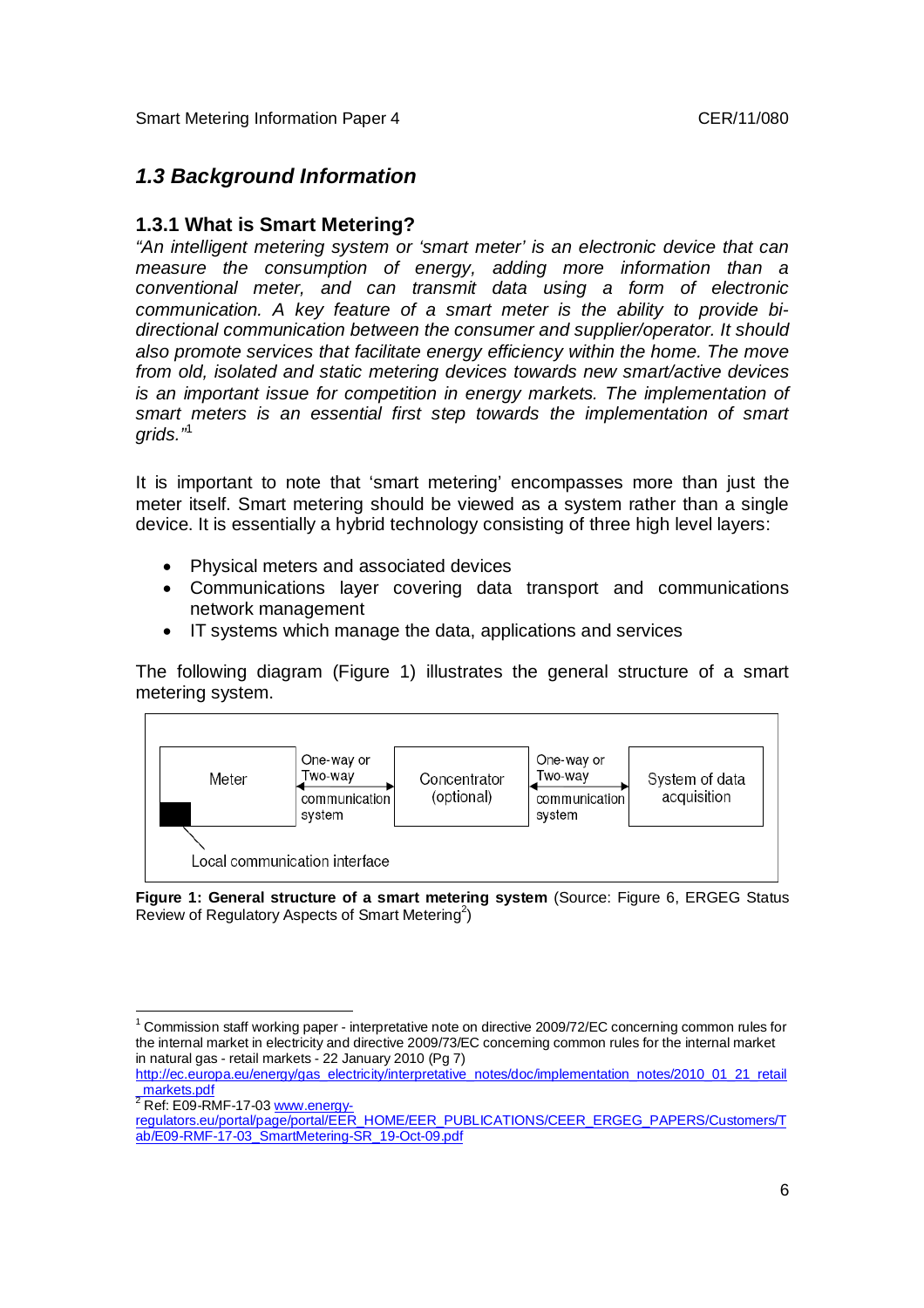Smart meters are the next generation of meters, which can replace existing electro-mechanical meters and offer a range of benefits for both the individual electricity and gas consumer and for the electricity and gas systems in general.

The existing standard mechanical meter records the total amount of electricity/gas used over time. These meters are read manually and the information is sent to the network company and then used to calculate customer bills. If a meter reader does not have access to the customer's meter, estimated consumption information (or a reading provided by the customer) is used to calculate the bill. If the estimated consumption is higher or lower than the actual meter read, this is corrected for when the meter is next read by the customer or the meter reader.

A smart meter provides a lot more information on the consumption patterns of users. It records customers' actual use of electricity/gas over short intervals (e.g. every 30 minutes). These meters are connected by a communications system to the network company / meter data collector providing the operator with automated, up-to-date information on the amounts of electricity/gas used by customers. Access to this information provides opportunities to reduce network operation costs, including reduced costs of visiting customer premises to manually read the meter and carrying out any necessary connections and disconnections. There are also savings due to reductions in technical losses and theft.

The data collected from smart meters can be used by electricity and gas suppliers (subject to data protection requirements) to deliver useful information to their customers regarding their electricity and gas consumption and costs. In particular, the installation of smart metering will allow electricity suppliers to create innovative pricing arrangements that can be offered to customers to support the efficient use of electricity, such as time-of-use electricity tariffs. This is where the price of electricity varies at different times of the day to reflect the changes in the costs of producing electricity. This will allow customers to manage their consumption of electricity in line with price movements and demand patterns.

Smart meters can facilitate improving energy efficiency by empowering consumers with more detailed, accurate and timely information regarding their energy consumption and costs, thus helping consumers reduce any unnecessary energy usage and shift any discretionary electricity usage away from peak consumption times.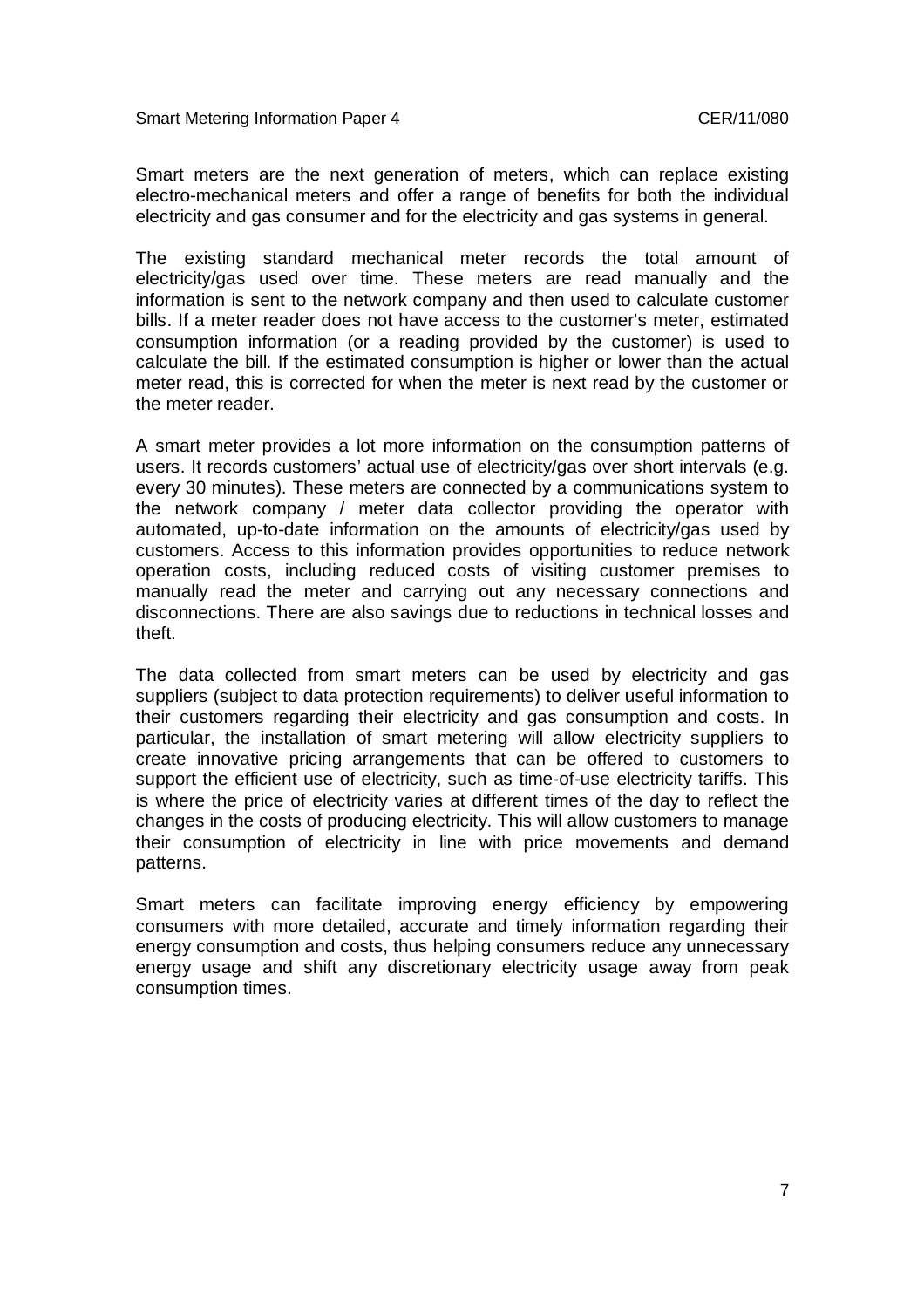### **1.3.2 EU Legislation, Initiatives and Rollout Status**

There are a number of key EU legislative instruments promoting smart metering, which include (further details are contained in Appendix C):

- Third Legislative Package for Further Liberalisation of the Electricity and Gas Markets <sup>3</sup>
- Directive 2006/32/EC Energy End-use Efficiency and Energy Services<sup>4</sup>
- Directive 2005/89/EC Security of Supply<sup>5</sup>
- Directive 2004/22/EC Measuring Instruments $6$

There are currently a number of EU coordinated smart metering initiatives underway which include (further details are contained in Appendix C):

- ERGEG Guidelines of Good Practice (GGP) on Regulatory Aspects of Smart Metering for Electricity and Gas (E10-RMF-23-03)<sup>7</sup>.
- Mandate  $M/441^8$
- $\bullet$  The Open Meter Project<sup>9</sup>
- $\bullet$  Task Force on Smart Grids<sup>10</sup>

The status of smart metering rollouts for electricity and gas in Europe is diverse and changing at a rapid pace - further details are contained in Appendix C.

### **1.3.3 Smart Metering Progress in Ireland**

#### *1.3.3.1 Government Policy and Legislation*

The National Smart Metering Plan is a key Government priority in the context of enabling the development of a Smart Grid, facilitating more efficient use of energy and underpinning smart and sustainable economic growth.

The importance of Smart Metering within the Government's energy policy, and indeed within its wider economic strategy, reflects the fact that, at EU level, Smart Metering is seen as a critical tool in managing energy demand in the interests of consumers and businesses.

 3

<sup>4</sup> Article 13 of DIRECTIVE 2006/32/EC OF THE EUROPEAN PARLIAMENT AND OF THE COUNCIL of 5 April 2006 on energy end-use efficiency and energy services and repealing Council Directive 93/76/EEC http://eur-lex.europa.eu/LexUriServ/LexUriServ.do?uri=OJ:L:2006:114:0064:0064:en:pdf

<sup>&</sup>lt;sup>5</sup> Article 5 (2.d.) of DIRECTIVE 2005/89/EC OF THE EUROPEAN PARLIAMENT AND OF THE COUNCIL of 18 January 2006 concerning measures to safeguard security of electricity supply and infrastructure investment www.energy.eu/directives/l\_03320060204en00220027.pdf

 $6$  DIRECTIVE 2004/22/EC OF THE EUROPEAN PARLIAMENT AND OF THE COUNCIL of 31 March 2004 on measuring instruments http://eur-

lex.europa.eu/LexUriServ/LexUriServ.do?uri=OJ:L:2004:135:0001:0080:EN:PDF

<sup>&</sup>lt;sup>7</sup>ERGEG final Guidelines of Good Practice (GGP) on Regulatory Aspects of Smart Metering for Electricity and Gas (E10-RMF-23-03) http://www.energy-

regulators.eu/portal/page/portal/EER\_HOME/EER\_PUBLICATIONS/CEER\_ERGEG\_PAPERS/Guidelines% 20of%20Good%20Practice/Other/E10-RMF-29-05\_GGP\_SM\_8-Feb-2011.pdf

<sup>8</sup> Mandate M/441 http://www.openmeter.com/documents/m441en.pdf <sup>9</sup> Open Meter Project http://www.openmeter.com/

<sup>10</sup> Smart Grids Task Force http://ec.europa.eu/energy/gas\_electricity/smartgrids/taskforce\_en.htm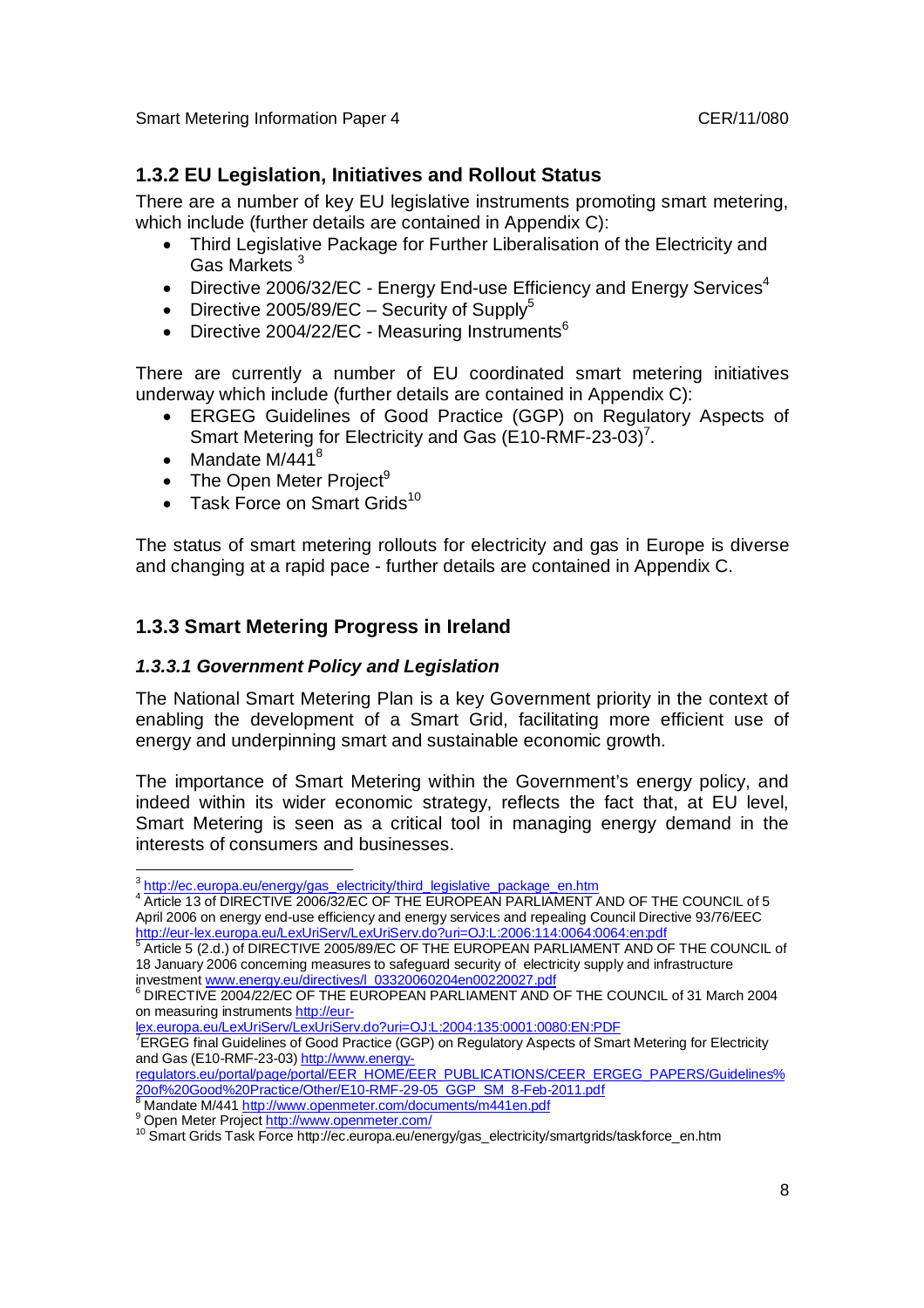.

On 22nd December 2009, the Energy Services Directive (Directive 2006/32/EC) was transposed into Irish law under the European Communities (Energy End Use Efficiency and Energy Services) Regulations 2009, **Statutory Instrument No. 542 of 2009**<sup>11</sup>. These Regulations also amend the Electricity Regulation Act 1999 to allow the Commission for Energy Regulation to place requirements on energy undertakings in relation to informative billing.

*"(5) The Commission may, by direction under subsection (1), require an energy undertaking to do any or all of the following— (a) provide bills to its final customers, based on actual energy use, at such frequency as may be specified by the Commission to enable those customers to regulate their own energy consumption in a timely manner,..."*

In May 2009 the first **National Energy Efficiency Action Plan** (NEEAP)<sup>12</sup> was adopted in line with EU requirements. The first NEEAP set out the key targets to met in order to achieve our 2020 commitments, including Action 33:

*"We will encourage more energy efficient behaviour by householders through the introduction of smart meters".*

The second NEEAP, due to be published in June 2011, will reiterate the importance of smart metering as a key tool for realising long term energy demand management objectives.

#### *1.3.3.2 CER Smart Metering Project*

In March 2007 the Commission for Energy Regulation (CER) issued a Demand Side Management and Smart Metering Consultation Paper (CER/07/038)<sup>13</sup> in which the case for providing domestic and small business customers with time of use (ToU) electricity prices and smart metering arrangements was made. This was followed in November 2007 with the publication by the CER of an information paper, Smart Metering - The Next Step in Implementation  $(CER/07/198)^{14}$ , which outlined a proposed framework in which the future scope of smart metering arrangements can be established.

Following on from the conclusions reached in the smart metering information paper CER/07/198 the CER established the Smart Metering Project Phase 1 in late 2007 with the objective of setting up and running smart metering trials and

 $\overline{a}$ 

<sup>&</sup>lt;sup>11</sup> www.attorneygeneral.ie/esi/2009/B27331.pdf

<sup>&</sup>lt;sup>12</sup> Chapter 07 – Residential Sector, Page 79

www.dcenr.gov.ie/Energy/Energy+Efficiency+and+Affordability+Division/National+Energy+Efficiency+Action +Plan.htm

<sup>&</sup>lt;sup>13</sup> www.cer.ie/en/electricity-retail-market-current-consultations.aspx?article=01b6318d-3876-4630-8bb5f54fb368be16

www.cer.ie/en/electricity-retail-market-current-consultations.aspx?article=01b6318d-3876-4630-8bb5f54fb368be16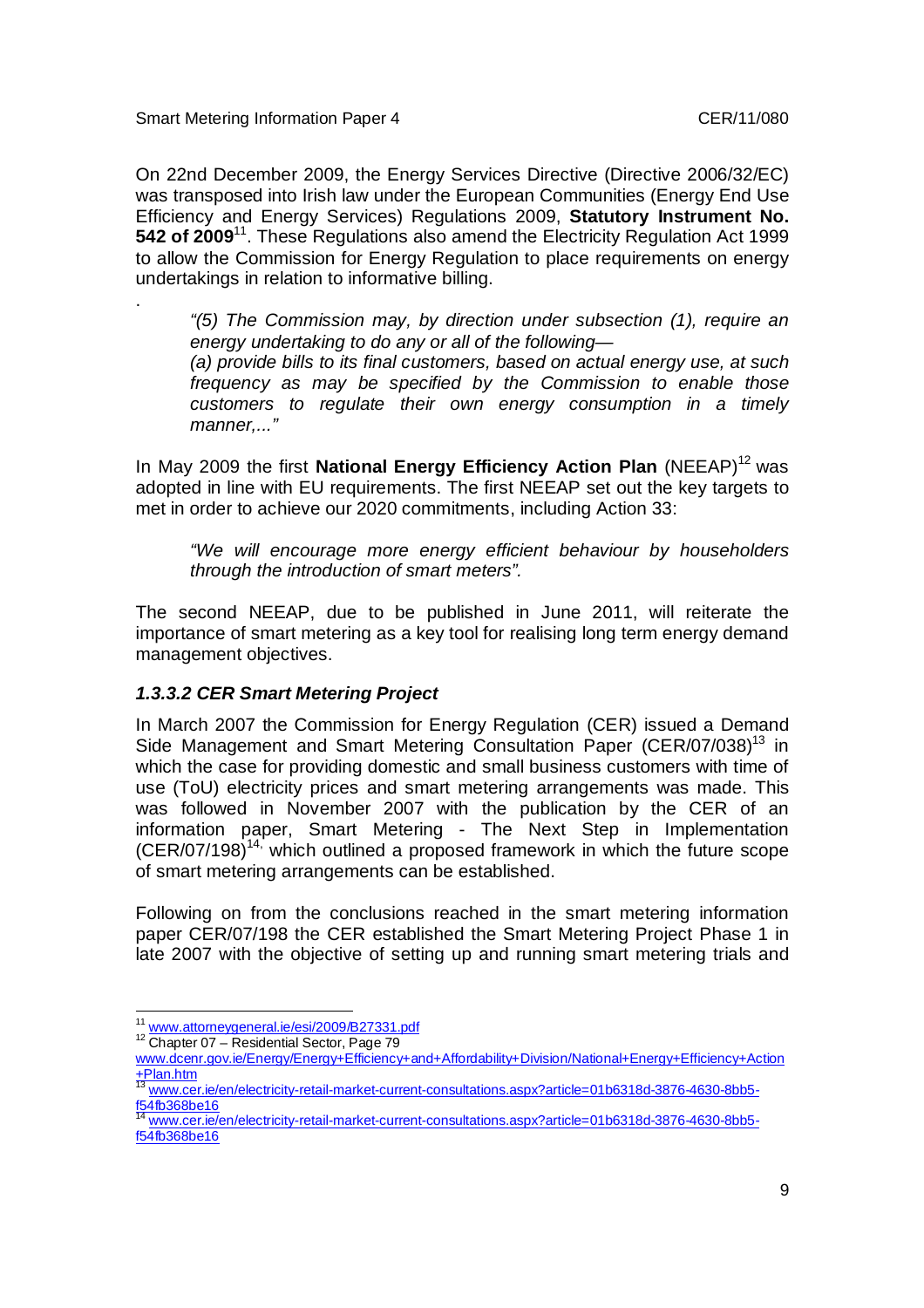assessing their costs and benefits, which will inform decisions relating to the full rollout of an optimally designed universal National Smart Metering Plan.

In order to draw on the experience and expertise of the electricity and gas market a Steering Group and a Working Group was established by the CER for the Smart Metering Project Phase 1. Both groups are chaired by the CER and consist of representatives from the Department of Communications, Energy and Natural Resources (DCENR), Sustainable Energy Authority of Ireland (SEAI), the Northern Ireland Authority for Utility Regulation (NIAUR) and Irish Gas and Electricity Industry Participants.

The reports published alongside this Information Paper CER/11/080 are key deliverables of Phase 1 of the CER Smart Metering Project. Further details of the Smart Metering Project Phase 1 are contained in Appendix B.

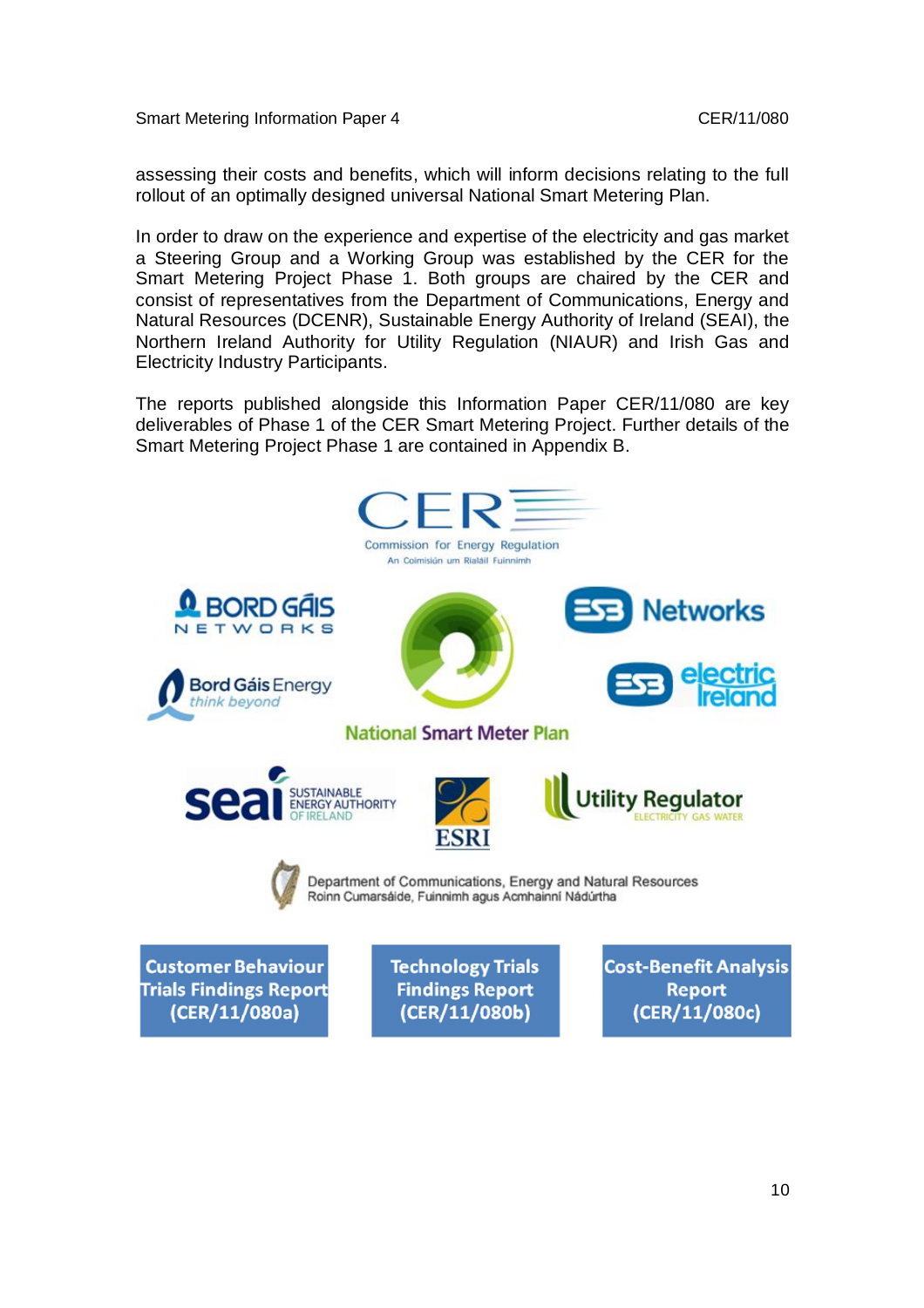## *1.4 Structure of This Paper*

This paper is structured in the following manner:

- **Section 2.0** outlines the key findings from the electricity smart metering technology trials.
- **Section 3.0** outlines the key findings from the electricity smart metering customer behaviour trials.
- **Section 4.0** outlines the key findings from the electricity smart metering cost-benefit analysis.
- **Section 5.0** outlines the next steps for the CER Smart Metering Project.
- **Appendix A** contains a glossary of acronyms contained in this paper.
- **Appendix B** contains an overview of the CER Smart Metering Project Phase 1, including current status.
- **Appendix C** contains an overview of EU smart metering related legislation and initiatives, as well as an update on the status of smart metering rollouts in Europe.

## *1.5 Commenting on This Paper*

This paper and its appended reports are provided as an information source on the results of the completed electricity smart metering trials and cost-benefit analysis. Any queries or comments on their contents can be forwarded, preferably in electronic format, to:

> Gary Martin Commission for Energy Regulation, The Exchange, Belgard Square North, Tallaght, Dublin 24. E-mail: gmartin@cer.ie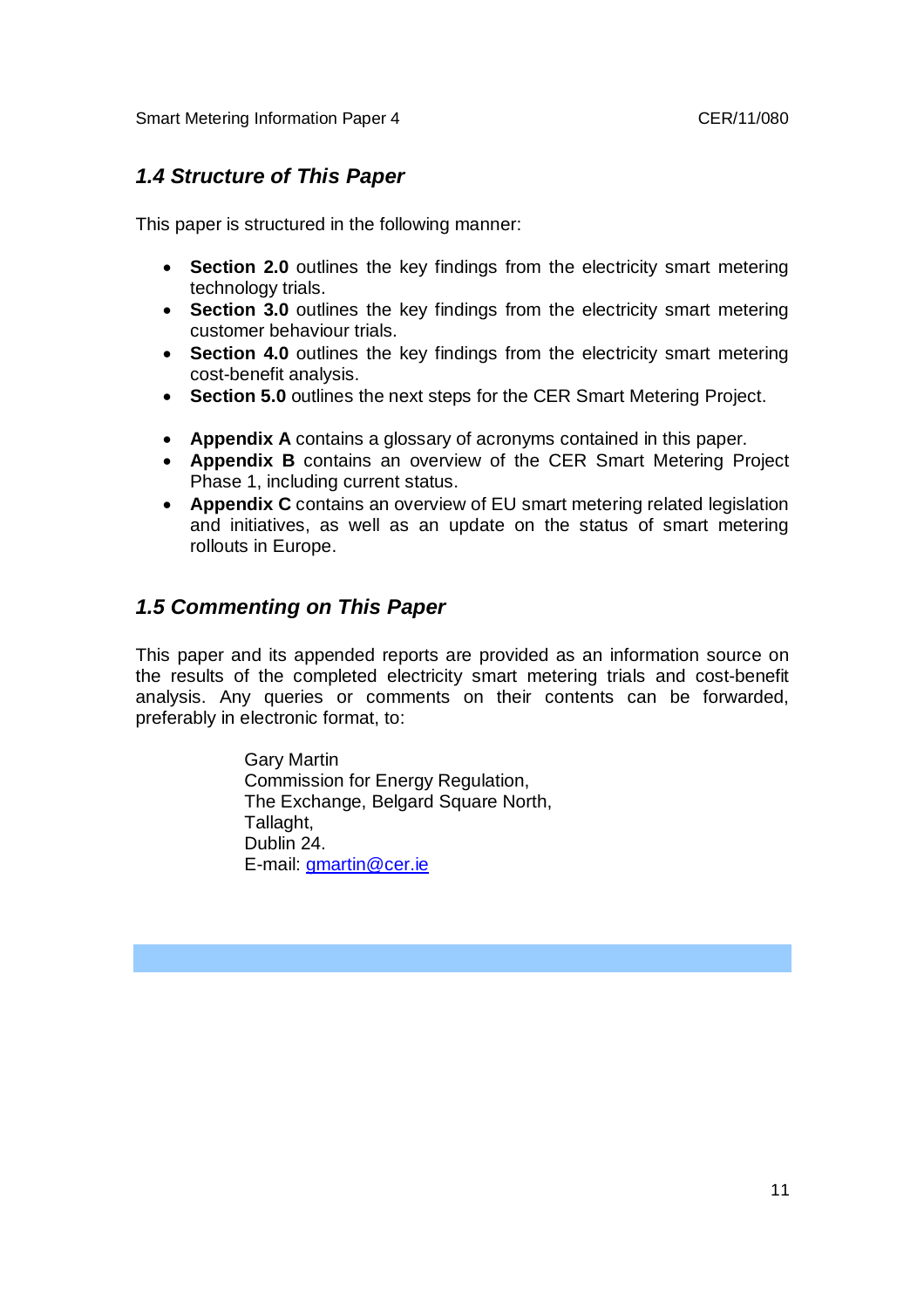# **2.0 Technology Trials Findings**

### *2.1 Introduction*

The CER established the Smart Metering Project Phase 1 in late 2007 with the objective of setting up and running smart metering trials. As part of this phase ESB Networks undertook a number of electricity smart metering technology trials. The purposes of these smart metering technology trials were:

- To enable learning about providing supporting systems, testing, and deploying smart meters.
- To assess the performance of representative available smart metering systems and communications technologies in the Irish environment.
- To identify risks and issues for a national smart metering rollout.
- To provide information for inputting into a cost-benefit analysis for a national rollout of electricity smart metering.

The systems trialled were selected from those offered during the procurement process in 2008. The systems were based on the three key communications technology areas: power-line carrier (PLC), wireless LAN (2.4GHz Wireless mesh) and point-to-point wireless (GPRS). ESB Networks focused on how these systems delivered a core set of smart metering functions which all require reliable communications.

It should be noted that for a full national rollout of smart metering the communications technology solution(s) deployed will ultimately be determined by the outcome of a competitive public procurement process. Other potential solutions not trialled can be considered at that stage.

The numbers of customer installations for the field trials were as follows:

- Metering systems with PLC communications 1,100 single phase meters for customers in Limerick and Ennis. Eight of the locations chosen were urban and three were village areas.
- Metering system with GPRS communications 5,800 single phase and 500 three phase meters throughout the country for customers selected for the customer behaviour trials (CBT).
- Metering systems with 2.4GHz Wireless mesh 1591 meters installed in Cork City and 690 meters installed in the rural area of County Cork outside Bandon.

Desktop studies were carried out on two technologies – PLC from Aclara and 868 MHz RF from Elster.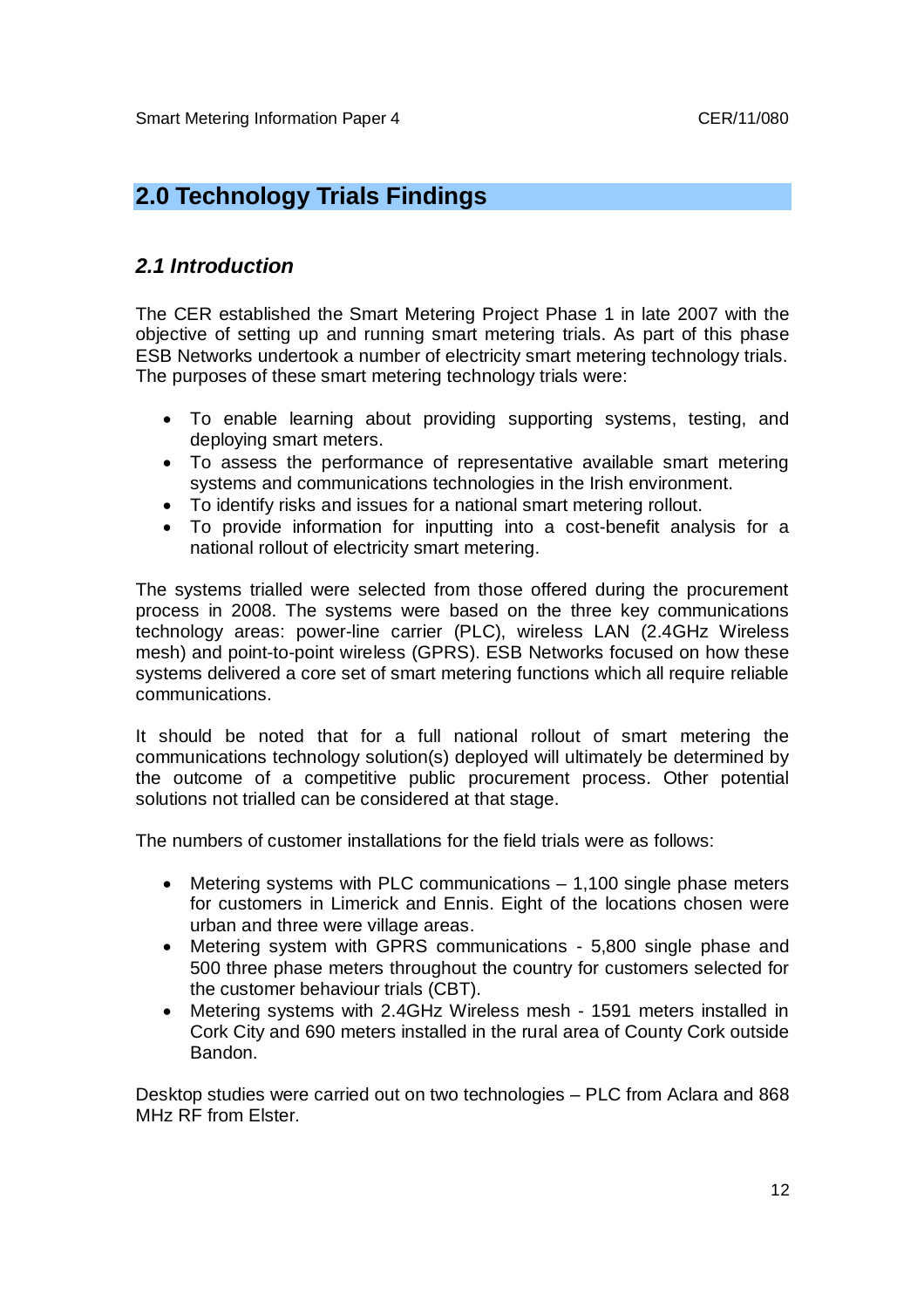The technology trials concluded in October 2010. A summary overview of the findings was published as an appendix to the CER Smart Metering Consultation Paper 2 (CER/10/197) in November 2010. The detailed findings report is now published as CER/11/080b alongside this Smart Metering Information Paper 4.

### *2.2 Key Findings of Technology Trials*

#### **2.2.1 Observations on Communication Technologies**

ESB Networks noted that currently PLC could reliably deliver monthly readings. However, the PLC based communications trialled has major issues to be overcome to deliver reliable daily collection of profile data from every meter. Problems were also experienced with performance of on-demand tasks. Outside of ideal electricity network conditions the performance of the system deteriorated. These non-ideal conditions for PLC are frequently encountered on our network. Many of the issues ESB Networks identified with performance of PLC are currently being addressed by ongoing work in Europe by major utilities and vendors.

The GPRS based system generally worked well with good availability. Scaling the system to significantly larger numbers may be an issue. The longevity of GPRS as a technology in a large number of meters and mobile vendor lock-in is also a concern. However, if required to roll out a limited number of meters on a priority and dispersed basis over the next few years GPRS appears to be an appropriate solution.

The 2.4GHz mesh worked in the urban area where meters were relatively close to each other. The benefits of a mesh topology were shown here. The performance was disappointing in rural areas, where wireless is most needed. This was largely due to the European Regulatory limitations on the signal power at this licence exempt frequency. Mesh systems operating in the sub-1GHz range and at relatively higher transmit power outside of Europe appear to address many of these issues. ESB Networks believe that more suitable wireless spectrum should be made available in the sub 1GHz area to allow it access to a wider range of such solutions.

While developments on standardisation of the systems are advancing much work still has to be done. The recent entry of major communications systems vendors into the market is accelerating the availability of solutions complying with IP (Internet Protocol) standards.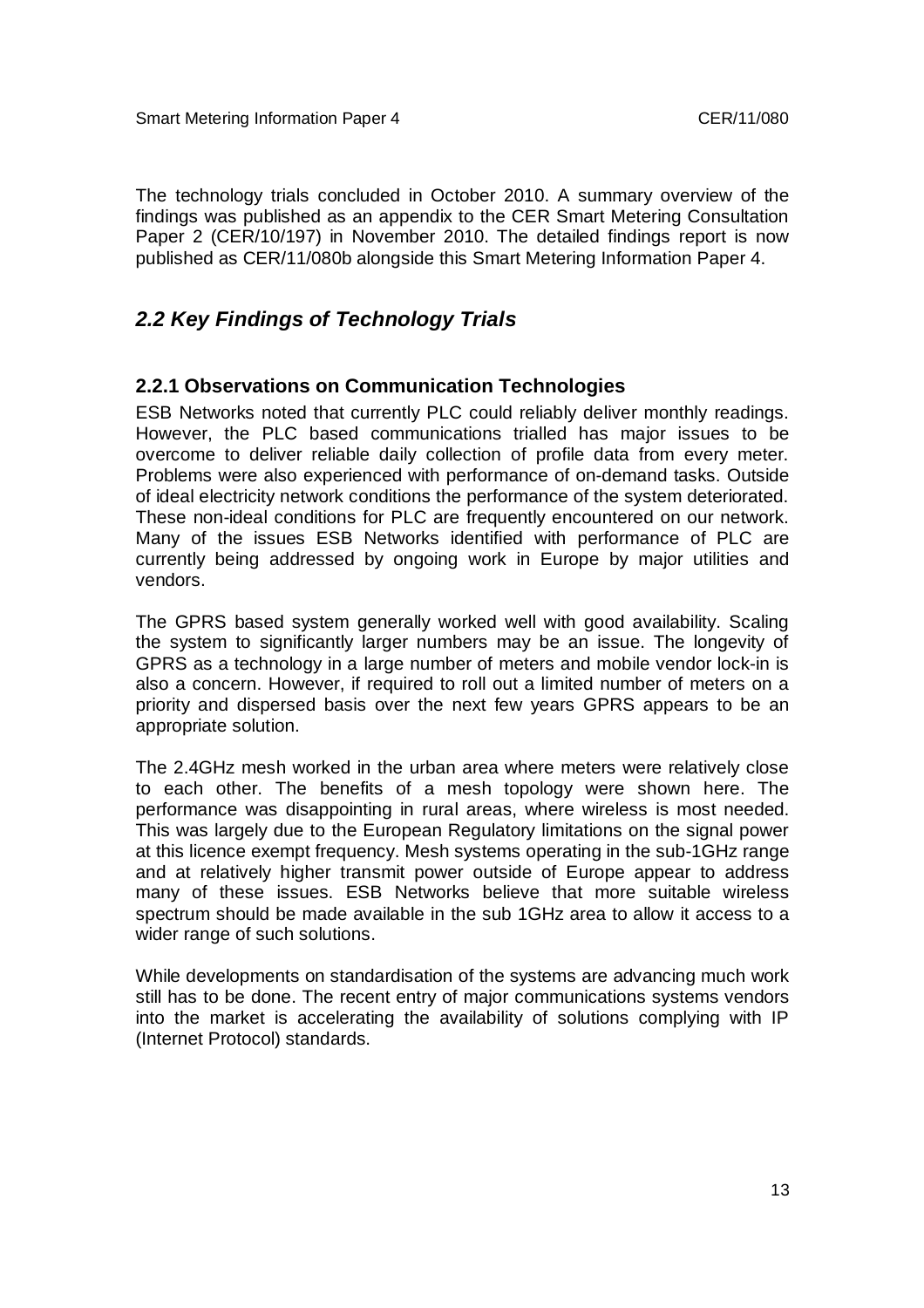### **2.2.2 Importance of Defining Requirements and Performance Levels**

The trial showed that the performance levels will have a significant impact on the choice of communications technology and its operational cost.

### **2.2.3 Meter Design**

Based on the meters used in the trial ESB Networks believe there will be a good choice of available metering technology to meet the functional requirements for a full rollout. However, more progress needs to be made on the full adoption of open standards.

### **2.2.4 Installation Work**

For the half of electricity customers with indoor meters the management of access to install the smart meter was a key deployment issue. The time spent with the vendors to ensure that the meter install process was 'plug and play' was of great benefit. However, it is to be noted that technical issues were encountered in at least 3% of installations which required a lot more work than simply installing the smart meters in. This would have to be factored into the costing and planning of a full rollout.

### **2.2.5 Testing**

The trial demonstrated the importance of a comprehensive testing strategy. Sufficient time must be allowed for soak testing of meters and devices in the field. Major security testing should also take place at this time.

### **2.2.6 Security and Data Protection**

It is essential that all data collected and processed via the smart metering infrastructure be handled securely and that customer privacy is safeguarded at all times. The security associated with the solutions used in the trials were deemed fit for purpose. The trial included encryption of data and full compliance with Data Protection Legislation. As a general rule for a full rollout there will have to be an increased focus on areas such as:

- standards based security solutions leveraging security protocols deployed in other sensitive industries such as internet banking, telecomm's and defence.
- robust mechanisms for protecting the integrity of the smart metering network.
- secure hardware manufacturing processes and software development lifecycles.
- a robust, secure and speedy process to provide firmware upgrades to meters and devices in the field.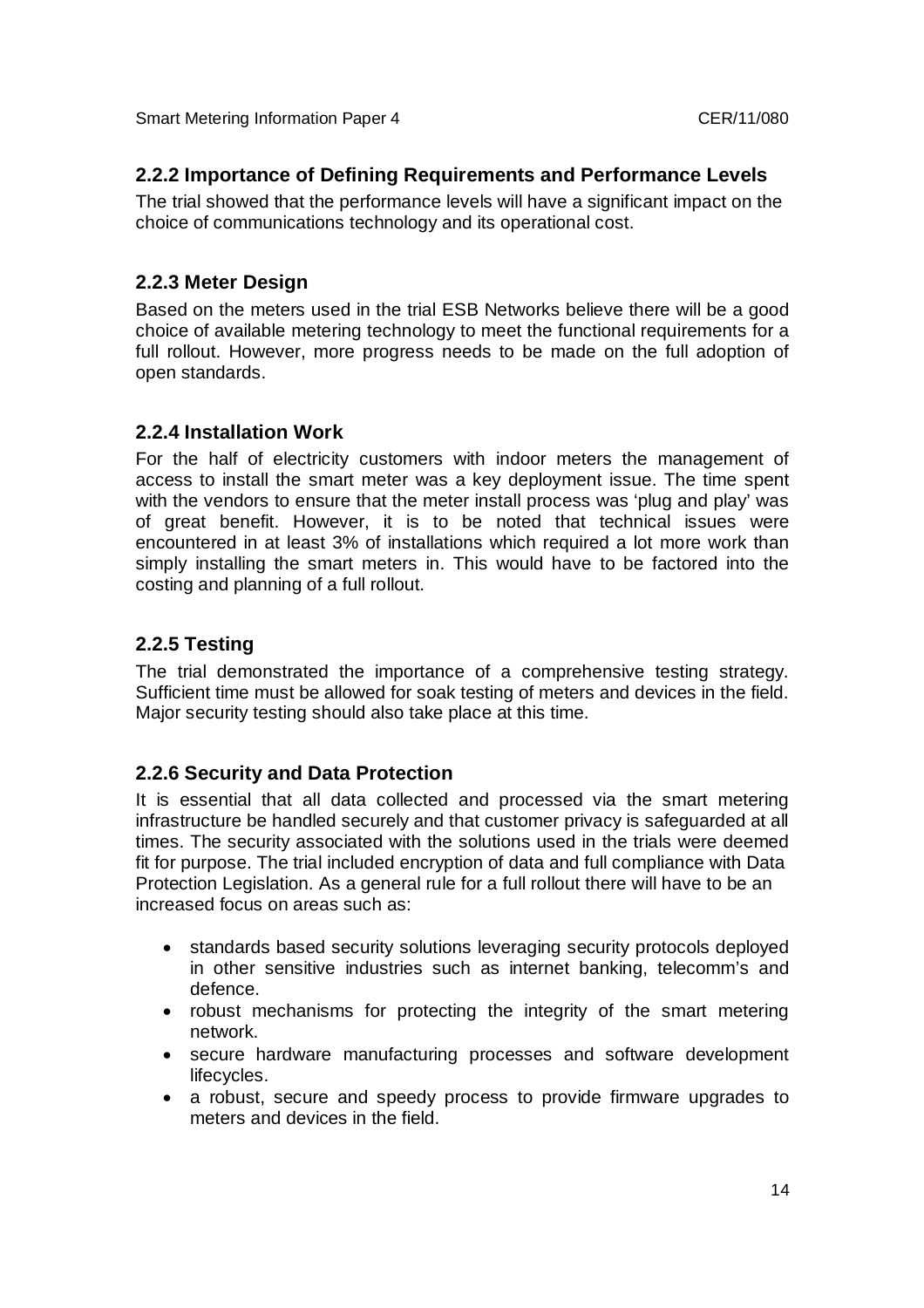### **2.2.7 Timetable**

Smart metering is a complex program. The experience in the trial and that of other utilities that have undertaken smart metering deployment reinforces this view. The programme can be up to 7 years duration with almost half the time required before full deployment. The key phases include:

- Definition of requirements, design, planning, specification and procurement. At the end of this phase solutions will have been selected.
- Design test and installation of IT systems including integration to meters.
- Rollout of communications infrastructure and installation of meters and other devices.

### **2.2.8 Further Work**

The recent entry of major communications systems vendors into the market is accelerating the availability of solutions complying with IP standards which will be of benefit. It is important that ESB Networks build on the learning from the technology trials and continue to be involved in examining other potential solutions as they arise.

### *2.3 Further Information*

The full content of the electricity smart metering technology trials findings report is available in CER/11/080b published alongside this Smart Metering Information Paper 4.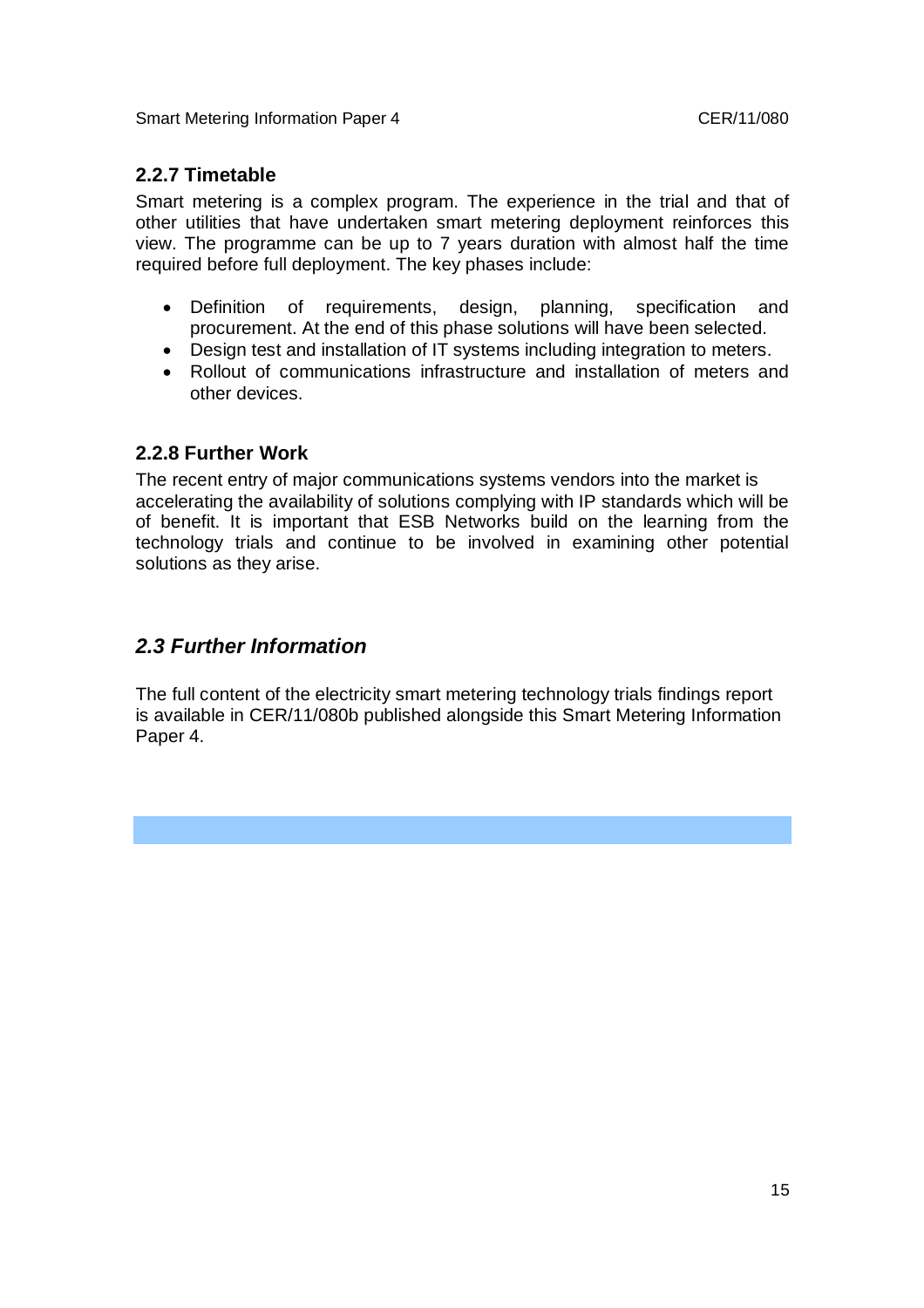## **3.0 Customer Behaviour Trials Findings**

### *3.1 Introduction*

At the outset of the Smart Metering Project the CER emphasised the importance of a robust trial of how the introduction of smart metering in Ireland could impact energy consumers. Customer behaviour trials for residential consumers and SMEs (small-to-medium enterprises) were thus placed at the centre of the Smart Metering Project Phase 1. The focus was on trialling a number of different smart metering enabled energy efficiency measures with a view to measuring their impact on customer consumption.

The measures tested were time of use tariffs (ToU) in conjunction with a number of demand side management (DSM) informational stimuli i.e. detailed billing on a bi-monthly and monthly frequency, in-home displays, an overall load reduction (OLR) incentive and Web access.

- **Time of Use Pricing (ToU)**: Improved pricing signals in the form of a number of time of use tariffs, where different prices are charged at different times of the day in order to more accurately reflect the real variable price of electricity on the wholesale Single Electricity Market (SEM) in Ireland.
- **Bi-monthly detailed billing:** Enhanced information for customers on their electricity consumption and costs via an electricity usage statement included with bi-monthly bills which used the accurate consumption information from the smart meters to give customers more detailed information on how much electricity they used during the billing period and associated costs (e.g. graph of average usage costs by ToU, appliance ToU cost table, text based messages that were personalised and motivational with some historic and peer comparisons.
- **Monthly detailed billing**: Same as bi-monthly but with billing and provision of enhanced information on a monthly frequency.
- **In-home displays (IHDs)**: Electronic devices linked to the smart meters that give near real-time information to consumers on their electricity consumption and associated costs. They also provide historical information in the form of day-on-day, week-on-week and month-on-month comparisons, as well a daily budget setting function. IHDs were referred to as 'electricity monitors' for the purposes of the customer behaviour trials.
- **Overall load reduction (OLR) incentive:** A financial reward is available to customers who can reduce their electricity usage by a certain percentage target when compared to the same period in the previous year.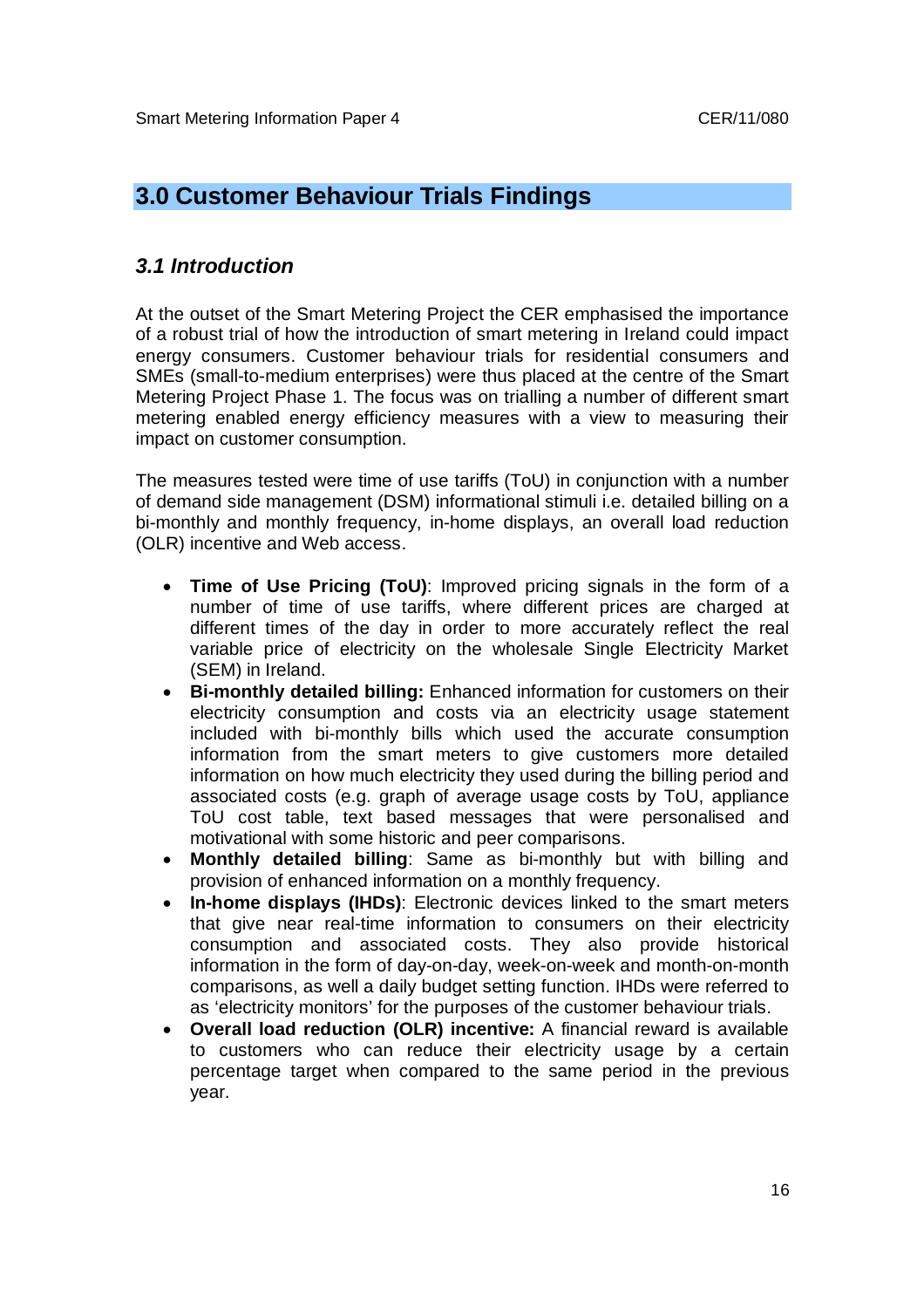**Web access:** Detailed electricity consumption and cost information was made available to customers via a Web account. The Web account was targeted specifically at SMEs but was also available to residential consumers on request.

A representative sample of over 5,000 residential consumers and 650 businesses throughout Ireland participated in the electricity customer behaviour trials. These participants were allocated across different test groups and a control group by the statistical advisors to ensure a robust experimental trial design. Recruitment for the trials began in September 2008 and all smart meters were installed by end-June 2009. A six month benchmark period was conducted between July and December 2009 which allowed electricity usage profiles of participants to be recorded before the introduction of the test measures on 1<sup>st</sup> January 2010. The test period ended on 31<sup>st</sup> December 2010.

Statisticians then analysed the consumption data collated from the trials to determine the consumer response to the smart metering enabled measures tested in terms of the impact on their overall and peak electricity usage. Pre-trial and post-trial surveys of trial participants were also conducted to help inform demographic, behavioural and experiential conclusions from the trials.

## *3.2 Key Findings of Customer Behaviour Trials*

The electricity customer behaviour trials are among the largest and most statistically robust smart metering behavioural trials conducted internationally to date and thus provide a wealth of insightful information on the impact of smart metering enabled initiatives on electricity consumers.

The statistical evidence from the residential customer behaviour trial is that the deployment of time of use tariffs in combination with other demand side management stimuli results in a change in electricity consumption. Specifically, the residential trial participants achieved statistically significant reductions in electricity consumption, both overall usage and at times of peak usage.

### **3.2.1 Residential Customer Behaviour Trial Findings**

The main findings of the residential customer behaviour trial may be summarised as follows:

### *Response to ToU tariffs and DSM stimuli*

• the deployment of a range of ToU tariffs in conjunction with DSM stimuli are found on average to reduce overall electricity usage by 2.5% and peak usage by 8.8%;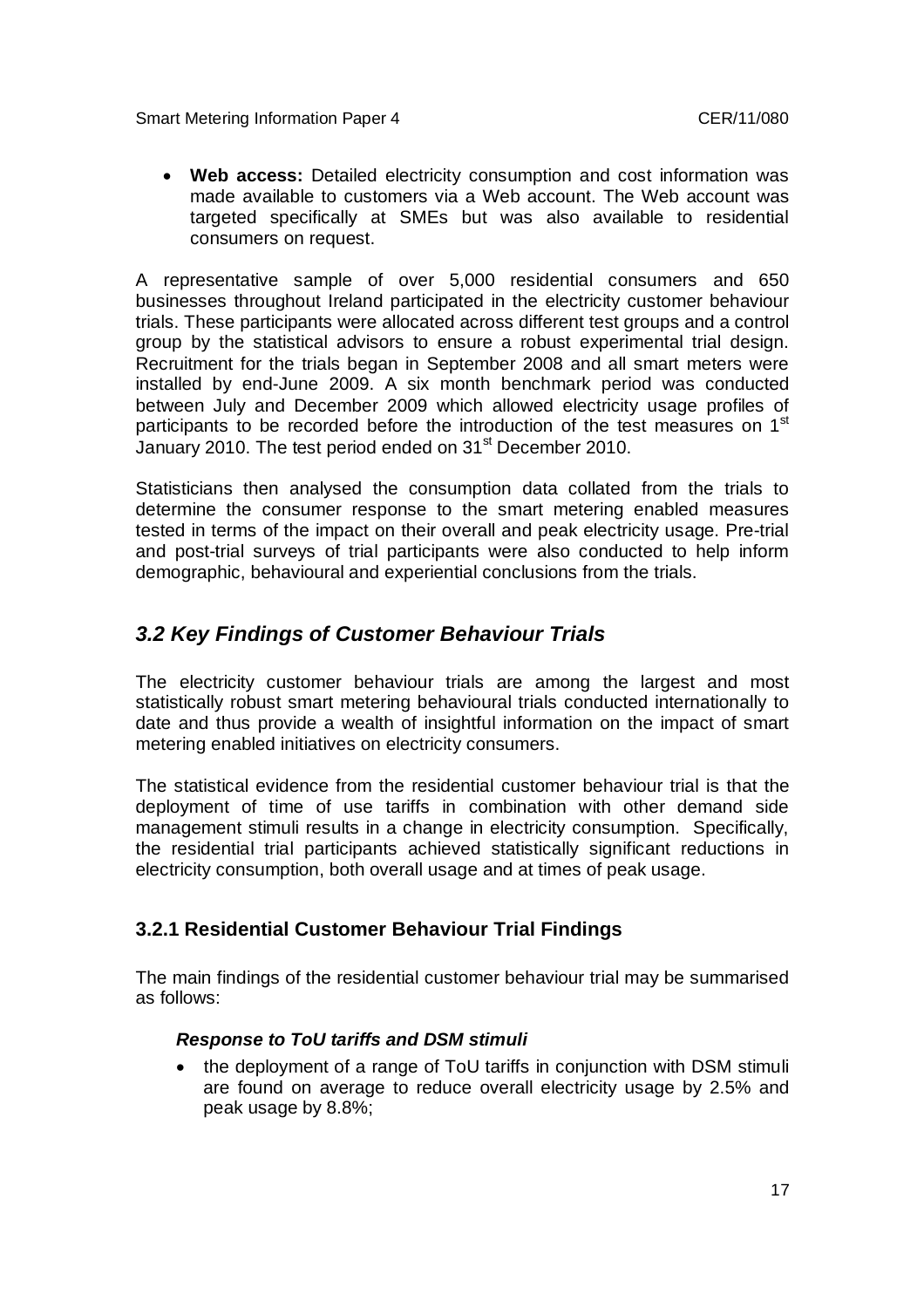- a specific trial DSM stimulus combining bi-monthly bill, energy usage statement and electricity monitor is found to be more effective than other DSM stimuli in reducing peak usage with a peak shift of 11.3%;
- overall energy reduction is linked with the level of usage: Households with higher consumption tended to deliver greater reductions in usage:
- analysis of the load distribution suggests shifting of load from peak to the post-peak period and in general to night usage from peak;
- of the tariff groups tested, no single one in combination with DSM stimuli stands out as being more effective than the others.
- the peak and overall load reductions detected for all the stimuli tested proved to be statistically significant with the exception of the overall load reduction detected for the bi-monthly bill and detailed energy statement stimulus, although the peak load reduction for this stimulus was statistically significant;
- the data from the Trial provides no evidence of a tipping point, with demand for peak usage estimated as being highly inelastic relative to price.

#### *Demographic, behavioural and experiential conclusions*

- Participants adapted usage to realise the potentially positive impact of the tariffs on their bills. 82% of participants made some change to the way they use electricity due to the Trial with 74% stating major changes were made by their households;
- Simple information can also be effective: The fridge magnet and stickers achieved 80% recall with 75% finding the magnet useful and 63% finding the sticker useful;
- The electricity monitor was deemed to be effective as a support to those achieving peak reduction (91% rated it as an important support) and shifting to night rates (87% deemed it an important support).
- Barriers to peak reduction relate to the difficulty of linking behaviour change to bill reduction. These perceptions may have contributed to the current recorded reduction. This may be hard to address due to exaggerated expectations of savings and similar exaggerated expectations of consequences if reduction is not achieved;
- Barriers to shifting to night usage relate to safety and convenience.
- The OLR incentive was impacted by a low recall rate (58%). However, the scores for communications, reasonableness of the target and effectiveness of the OLR incentive in motivating change were all very good.
- The detected benefits of the Trial are focused on behaviour changes in response to the price signals and DSM stimuli applied. No secondary benefits were identified in increased awareness of general energy efficiency or investment in energy efficiency enhancements for the home;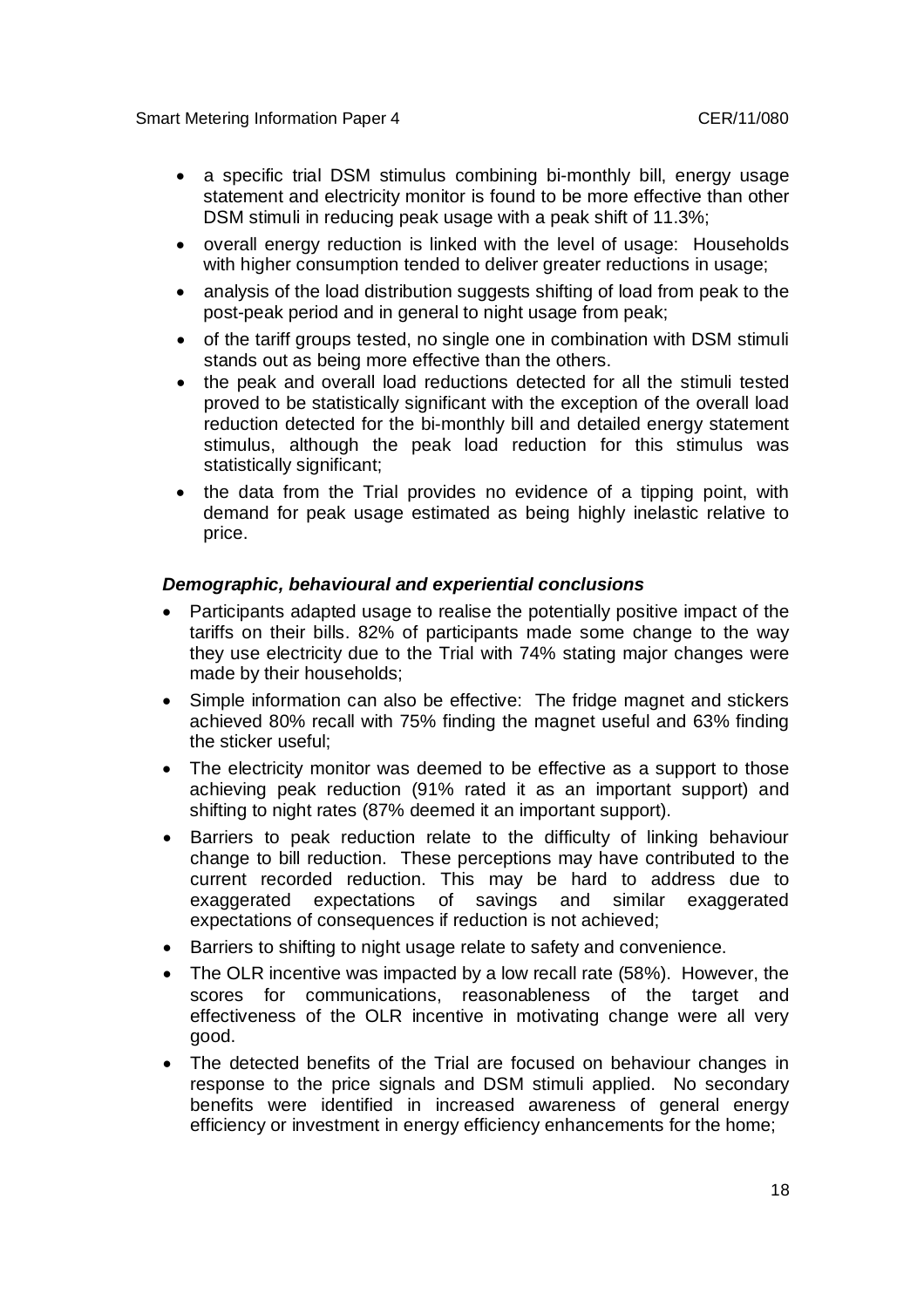- The Trial succeeded in making participants more aware of energy usage (54% agreed) which is in keeping with the reduction in usage recorded. Only 18% stated that there had been no impact on the way their household uses electricity;
- Households headed by individuals with greater educational achievement or social grade achieved higher levels of reduction than those with lower levels. This was in part related to the typically higher level of usage associated with these households. Therefore, the impact of education or social grade on the ability to gain benefit from the tariffs is limited
- The impact of the time of use tariffs on recipients of FEA shows that these individuals exhibited the same level of change as other households and therefore do not appear to be disadvantaged over other groups;
- Fuel poor households (which lack financial means to adequately heat their homes) also benefit from the deployment of time of use tariffs.

### **3.2.2 SME Customer Behaviour Trial Findings**

The main findings of the SME customer behaviour trial may be summarised as follows:

#### *Response to tariffs and DSM stimuli*

- the deployment of ToU tariffs and DSM stimuli are found to reduce overall electricity usage by 0.3% and peak usage by 2.2%, although neither result is found to be statistically significant;
- there is no tariff, DSM stimulus or tariff/DSM stimulus group which reduced overall electricity usage or peak usage by a statistically significant amount;

#### *Empirical, behavioural and experiential conclusions*

- 41% of participants believed that they reduced overall usage with 59% stating they reduced peak usage. The tariffs were regarded as effective in supporting this reduction with 71% stating the peak cost forced their business to attempt to reduce usage at this time.
- Participants have an increased level of regular monitoring of their electricity usage with 13% reporting this to be the case compared to 8% among the control group with 45% stating that they reviewed usage to identify ways of reducing it;
- The main barrier to reduction was the perception that it was not possible to move the usage to other times. This was stated as a very important reason by 72% of businesses who stated they did not reduce peak usage and 61% of those who did not reduce overall usage;
- Among the participants who had an overall load reduction the level of reduction was on average 8.51% with an average peak reduction of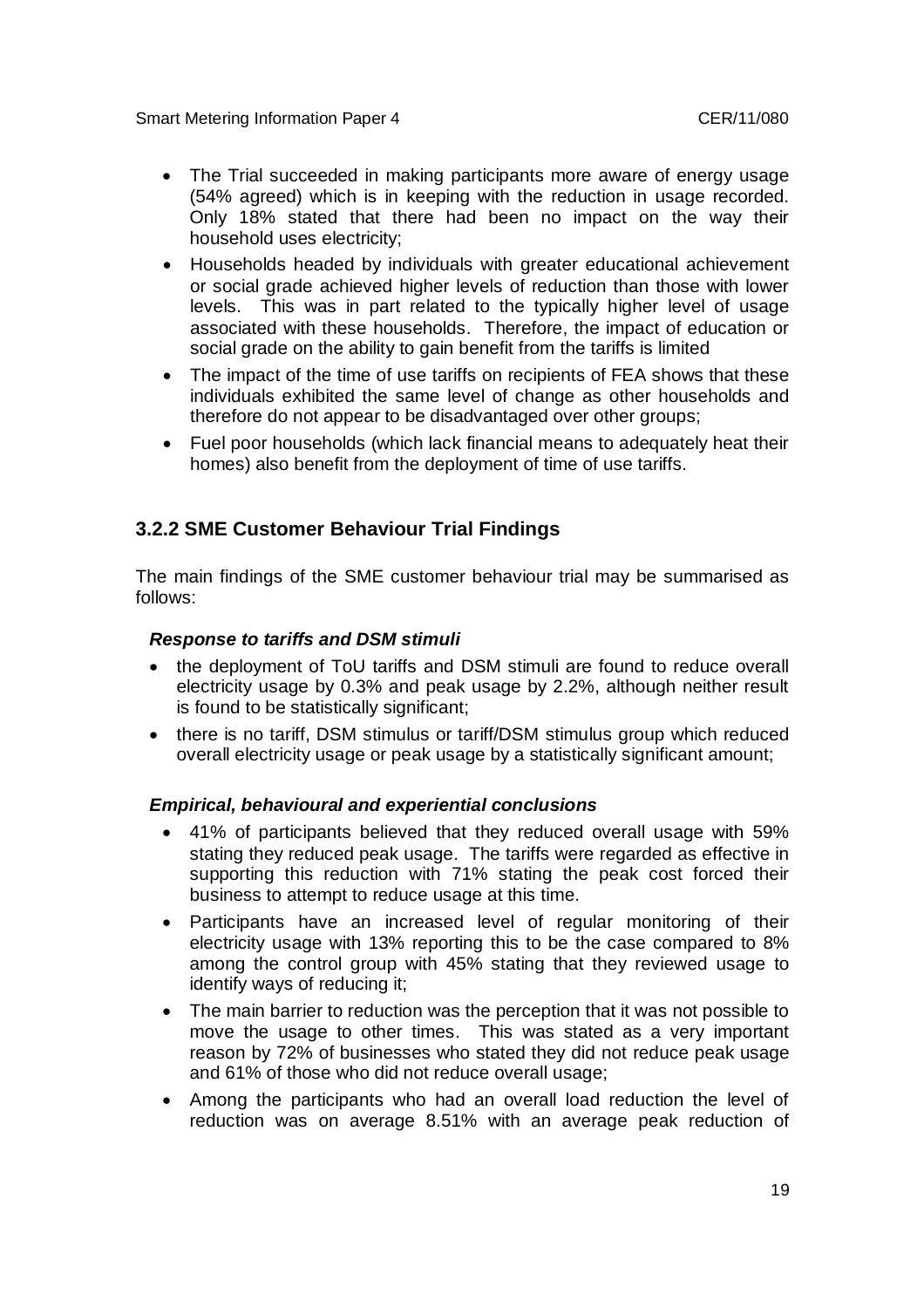8.33%. Among the participants who had a peak load reduction the level of overall reduction was on average 5.74% with an average peak reduction of 10.25%.

- Among participants who reduced either peak or overall usage, the electricity monitor was deemed to be effective with 93% of those reducing overall usage stating it was important and 85% of those reducing peak usage stating it was important;
- In contrast, the web-site information was rated as important to overall usage by 24% of reducing businesses with access to the stimulus. This reflects the low level of usage of the system (at 15% stating they logged in).

### *3.3 Further Information*

The full content of the electricity smart metering customer behaviour trials findings report is available in CER/11/080a published alongside this Smart Metering Information Paper 4.

The CER intends to publish in due course the source data used to derive the electricity customer behaviour trial findings (in an anonymised format that complies with data protection regulations). This will enable academia, industry and other interested parties to benefit from the wealth of useful data which has been collated as part of the smart metering customer behaviour trials.

It is intended that this data will be made available via the Irish Social Science Data Archive www.ucd.ie/issda/. The CER will publish a notice on its Website when this data is made available.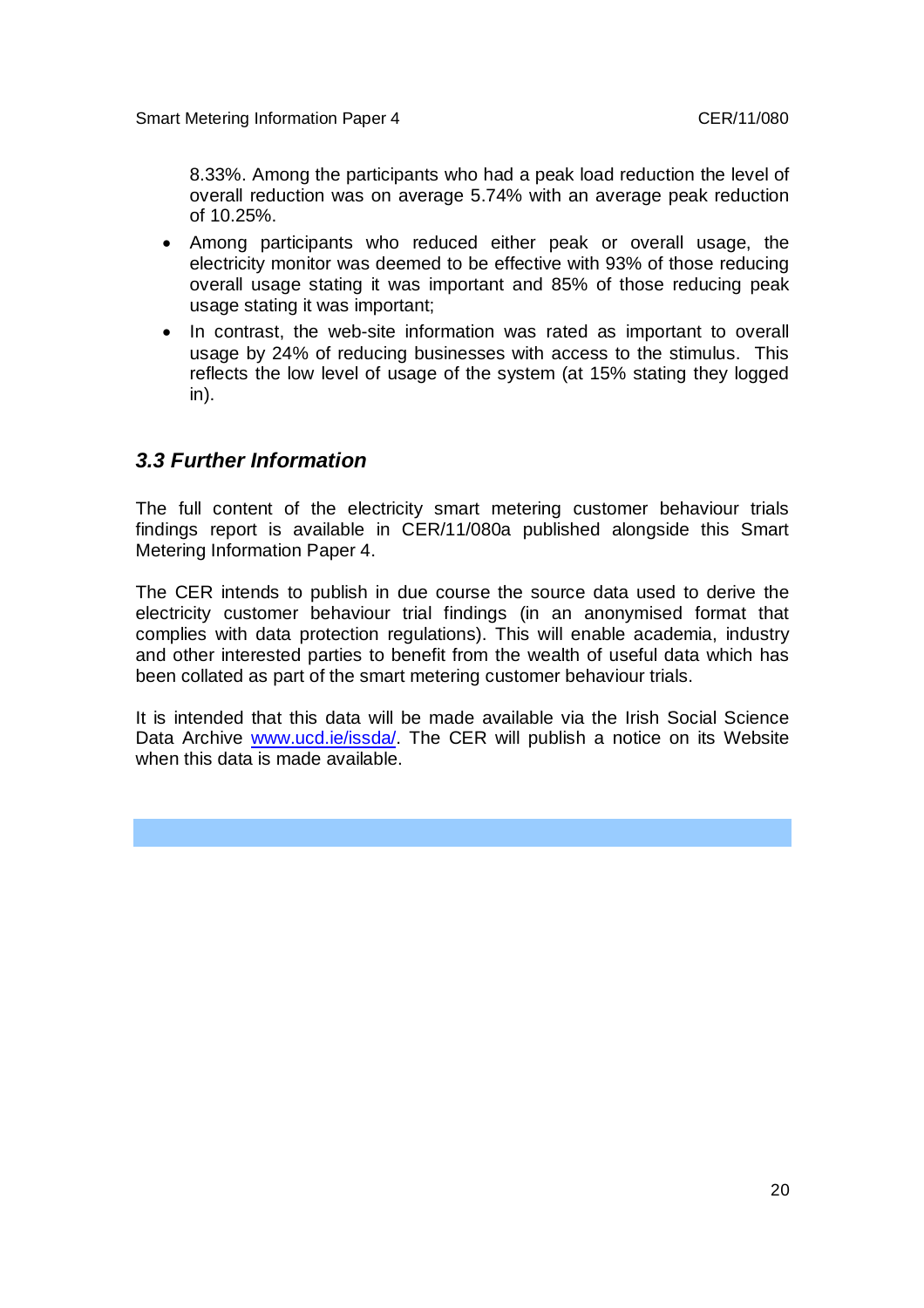# **4.0 Cost-Benefit Analysis Findings**

### *4.1 Introduction*

The cost-benefit analysis (CBA) delivers a robust economic assessment of all the long-term costs and benefits to the market and the individual consumer (residential and SME) of a national electricity smart metering rollout.

This CBA is a key deliverable of Phase 1 of the CER Smart Metering Project. It draws information from other key Phase 1 deliverables which are published alongside it i.e. the Electricity Customer Behaviour Trials (CBT) Findings Report (CER/11/080a) and the Electricity Technology Trials Findings Report (CER/11/080b). The Economic and Social Research Institute (ESRI) developed the methodology for the cost-benefit analysis, processed the multiple iterations of data inputs through their CBA model and reported on the results.

It should be noted that, for the purposes of compiling the CBA, ESB Networks and electricity suppliers were requested by the CER to provide smart metering related costs and benefits in accordance with the national smart metering high level design and implementation assumptions, which had been developed by the CER via the Smart Metering Project industry forums and a public consultation process (CER/10/197). The CER reviewed and validated the submitted costs and benefits, including an audit by a contracted independent third party.

The CBA results will inform the Commission for Energy Regulation (CER), the Department of Communications, Energy and Natural Resources (DCENR), and stakeholders about of the possible merits of providing smart electricity meters to residential and SME customers in Ireland. In addition, the analysis should help cast light on the relative attractiveness of various design options for implementation of smart meters and the main sources of risk associated with a rollout. Some sources of costs and benefits are more amenable to quantification than others, so the analysis is divided between "quantifiable" and "qualitative" sources of costs and benefits. To place some structure on the analysis of the quantifiable elements, the costs and benefits are also divided into rough categories by source: networks, suppliers, generation, and consumers (residential and SME).

The overall attractiveness of each option is identified for the quantifiable costs and benefits by computing the net present value (NPV) of the project in 2011, taking into account predicted cash flows from 2011-2032. However, these results make up only part of the assessment. Particularly on the benefits side, there are important possible future developments that might give rise to significant changes in the value of having smart meters in place but are difficult to quantify at this stage, including facilitation of increased renewable generation, electric vehicles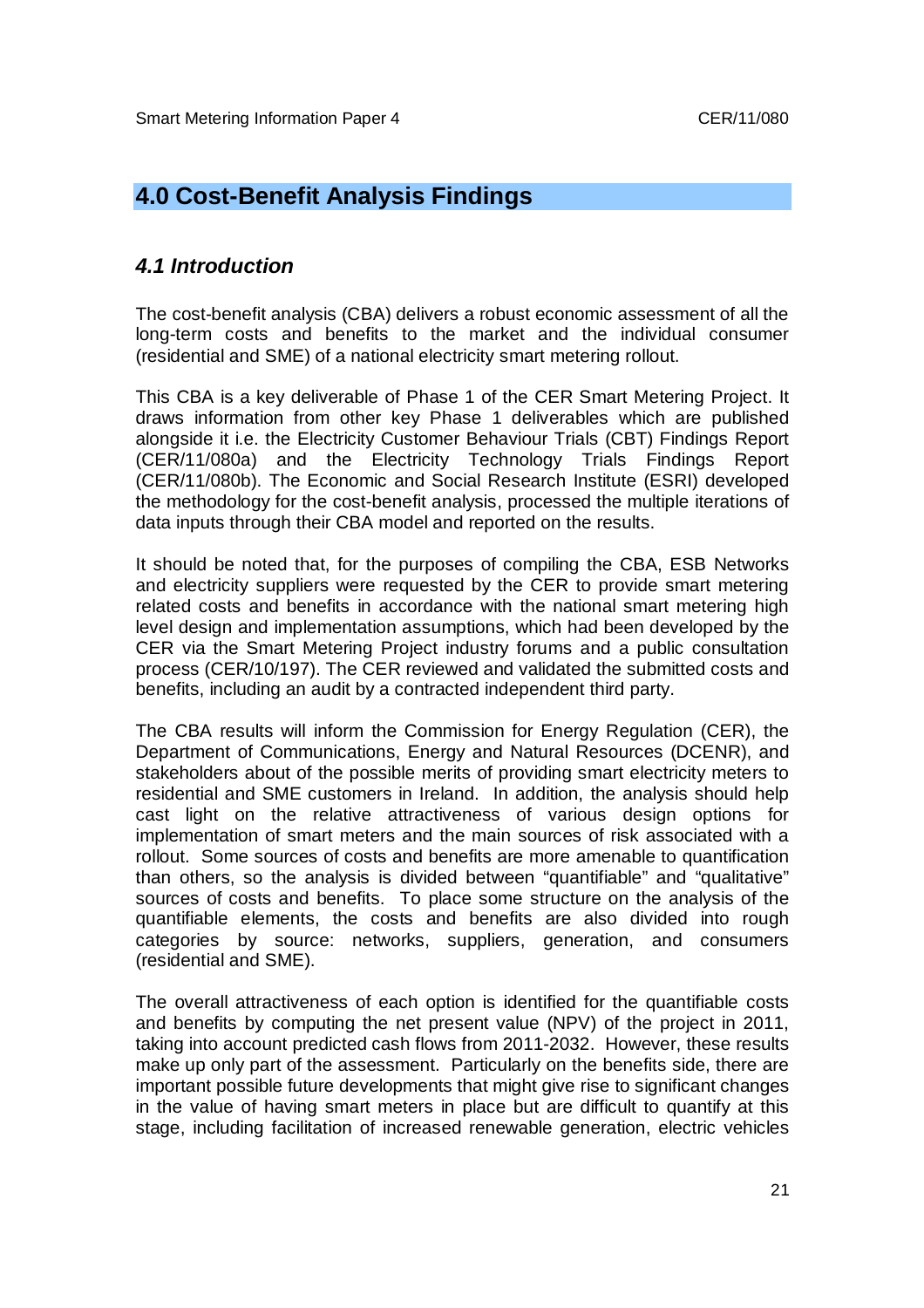and 'smart grids'. These are described in the CBA in a section on qualitative costs and benefits.

### *4.2 Key Findings of Cost-Benefit Analysis*

The key findings from the cost-benefit analysis can be summarised as follows:

#### **4.2.1 Overall Results from Quantifiable Analysis**

- The estimated total net present values (NPVs) for the 12 main national electricity smart metering rollout options analysed are generally positive, and often substantially so (see Table 1 and Figure 2 below).
- These positive NPVs remain strong under a range of sensitivity analyses carried out.
- If these results were borne out in an actual deployment of smart metering, the project would bring about substantial net benefits for Ireland in comparison with the base case (counterfactual) scenario.

| <b>Option</b> | <b>Billing</b><br>baseline | <b>Billing</b><br>scenario | Comm's          | <b>IHD</b> | <b>Total NPV</b><br>(€m) |
|---------------|----------------------------|----------------------------|-----------------|------------|--------------------------|
| Option 1      | Bi-monthly                 | Bi-monthly                 | <b>PLC-RF</b>   | N          | 174                      |
| Option 2      | Bi-monthly                 | Bi-monthly                 | <b>PLC-RF</b>   | Y          | 170                      |
| Option 3      | Bi-monthly                 | Monthly                    | <b>PLC-RF</b>   | N          | 26                       |
| Option 4      | Bi-monthly                 | Bi-monthly                 | <b>PLC-GPRS</b> | N          | 135                      |
| Option 5      | Bi-monthly                 | Bi-monthly                 | <b>PLC-GPRS</b> | Y          | 131                      |
| Option 6      | Bi-monthly                 | Monthly                    | <b>PLC-GPRS</b> | N          | $-13$                    |
| Option 7      | Bi-monthly                 | Bi-monthly                 | <b>GPRS</b>     | N          | $-33$                    |
| Option 8      | Bi-monthly                 | Bi-monthly                 | <b>GPRS</b>     | Y          | $-37$                    |
| Option 9      | Bi-monthly                 | Monthly                    | <b>GPRS</b>     | N          | $-181$                   |
| Option 10     | Monthly                    | Monthly                    | <b>PLC-RF</b>   | N          | 282                      |
| Option 11     | <b>Monthly</b>             | Monthly                    | <b>PLC-GPRS</b> | N          | 242                      |
| Option 12     | Monthly                    | Monthly                    | <b>GPRS</b>     | N          | 74                       |

**Table 1: Total NPV by option**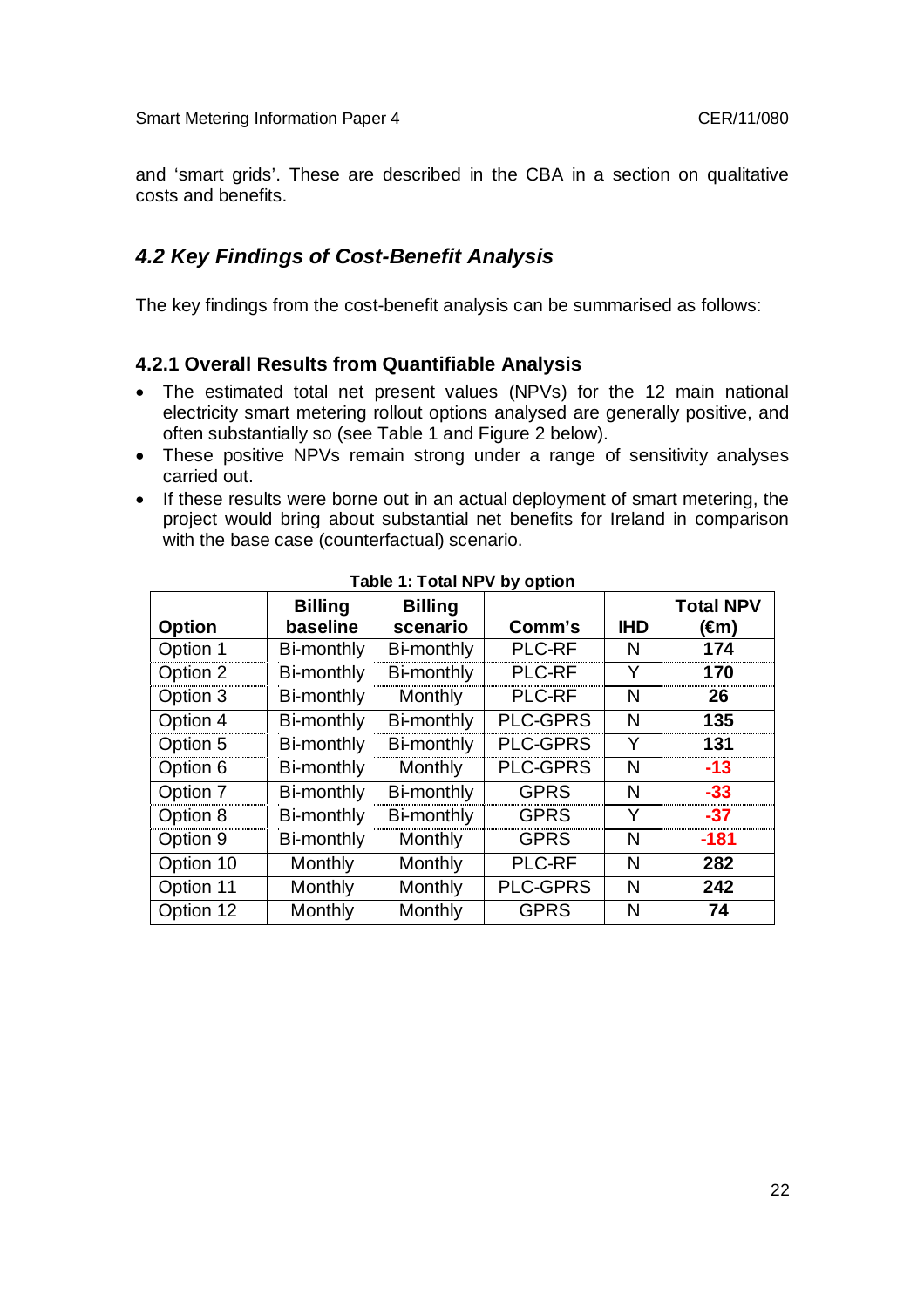

**Figure 2: Total NPV (€m) by options 1-12**

### **4.2.2 Communications Technology**

Regarding the wide area network (WAN) communications technology scenarios:

- Power line carrier (PLC) / Radio frequency (RF) communications shows higher net benefits than the other technologies examined, although the difference to PLC / GPRS may depend upon the value of key parameter assumptions.
- The attractiveness of GPRS communications depends heavily on the assumed cost of network services and, to a lesser extent, on the perceived need to build in compatibility with more advanced communication standards.

### **4.2.3 Informational Stimuli**

Regarding the informational stimuli:

- Bi-monthly billing with no in-home display (IHD) consistently exhibits the highest total NPV, but the margin is only  $\epsilon$ 4m compared to the next best option (bi-monthly billing with an IHD) under Tariff A.
- The relative merits of different informational stimuli proved to be quite sensitive to the CBT tariff band chosen, with IHDs showing a substantial reduction in NPV under Tariff B and monthly billing showing a big increase (see Figure 3 below).
- This suggests that one should be cautious in basing decisions about the choice of stimulus in a rollout on the estimates of quantifiable benefits alone.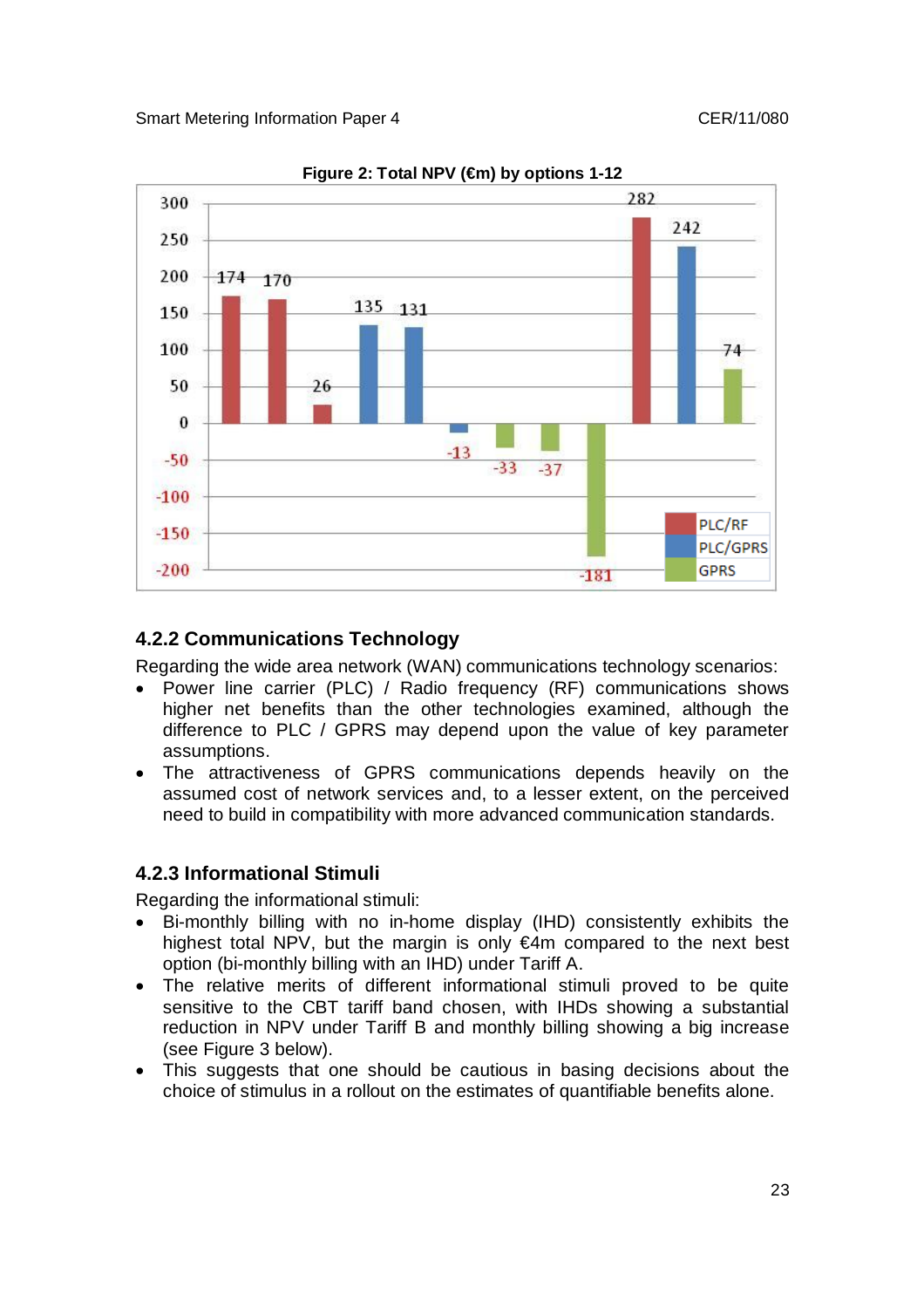

**Figure 3: Summary Comparison of NPVs for Informational Stimuli by Time of Use Tariffs A and B**

## **4.2.4 Sensitivity Analyses**

Regarding the sensitivity analyses carried out:

- Important sources of variation in estimated NPVs arose from assumptions about the expected pattern of residential demand response, the level of additional billing system operational expenditure (OPEX) by suppliers and network costs such as the costs of meters, meter installation and IHDs.
- Most other sensitivity tests on network cost items showed modest effects,
- The project's viability does not appear to be particularly sensitive to the assumed discount rate.

## **4.2.5 Societal Benefit**

Regarding the societal benefit from reduced emissions of greenhouse gases:

- $\bullet$  By the end of the CBA period, we estimate CO<sub>2</sub> emissions at 100,000-110,000 Tonnes below baseline each year and annual  $SO<sub>2</sub>$  emission to be lower by 117-129 Tonnes.
- The value of  $CO<sub>2</sub>$  emissions is assumed already to be included in electricity prices, so it is not added into the savings estimates in quantifiable analysis.
- Figure 4 below illustrates graphically the total  $CO<sub>2</sub>$  emissions reductions by each option.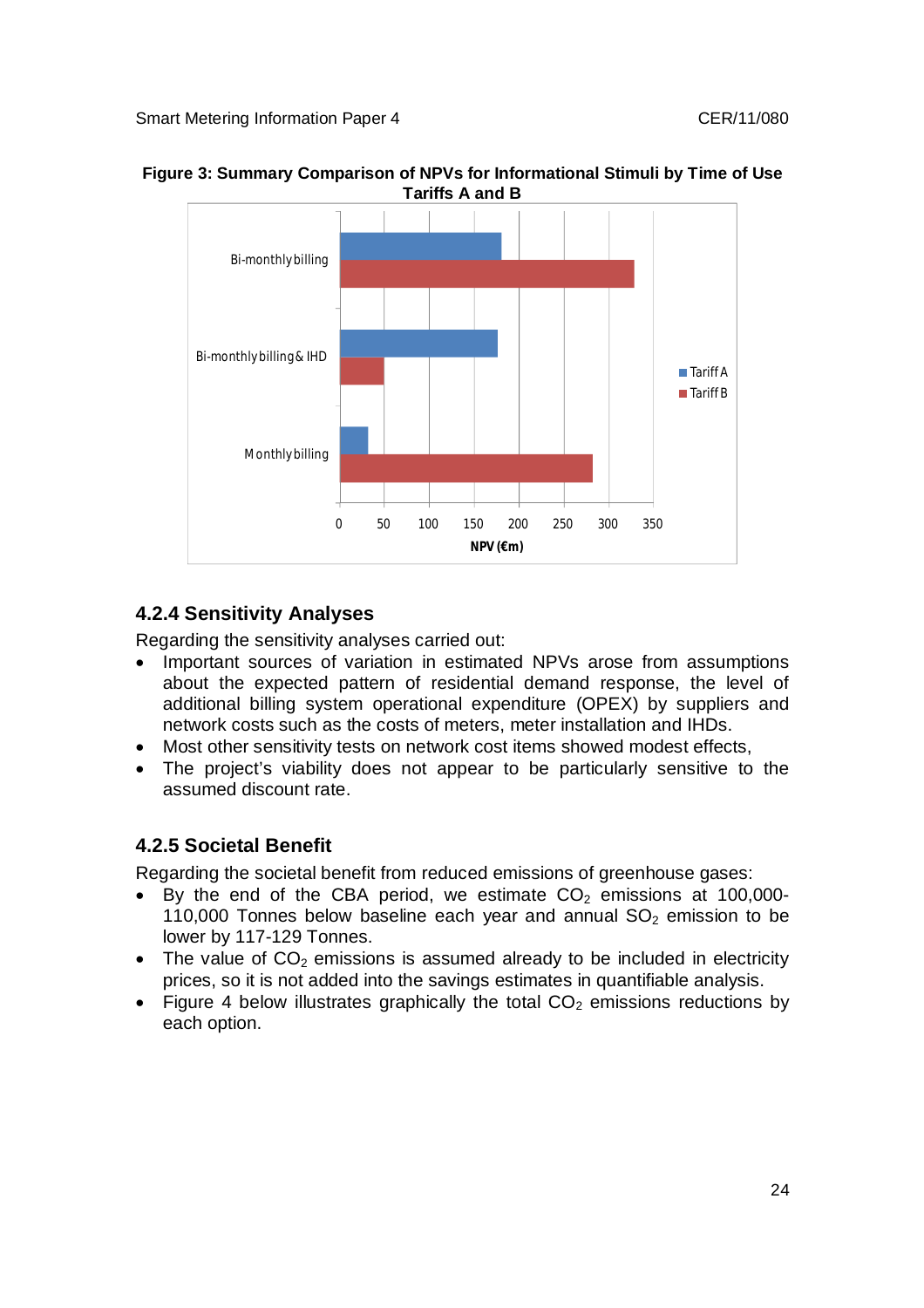

**Figure 4: Total CO2 emissions reductions (000 Tonnes) by options 1-12**

### **4.2.6 Qualitative Benefits**

There are a number of potential costs and benefits from a national rollout of electricity smart metering that are very difficult to put a robust quantifiable estimate on and therefore they have been excluded from the quantifiable analysis and are only described qualitatively, such as facilitation of and/or synergies with a 'smart grid' implementation, micro generation, electric vehicles, gas smart metering and water smart metering. Generally, these exclusions reflect the conservative approach taken to the quantifiable CBA, which tends towards a likely underestimation of the potential benefits from a national electricity smart metering rollout.

### *4.3 Further Information*

The full content of the electricity smart metering cost-benefit analysis report is available in CER/11/080c published alongside this Smart Metering Information Paper 4.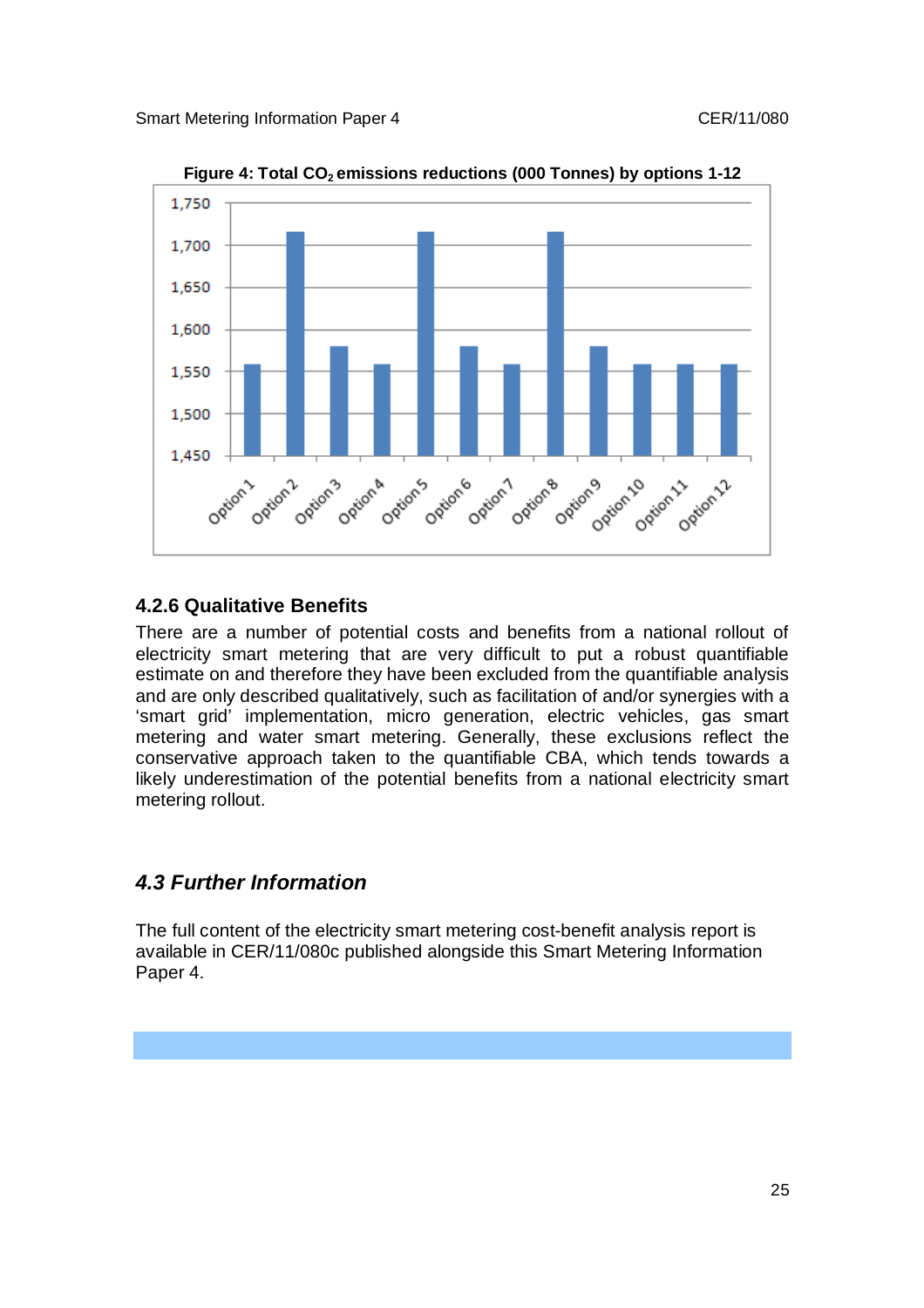# **5.0 Conclusions and Next Steps**

## *5.1 Summary*

This Information Paper highlights the key findings from a number of reports that will be used to inform future decisions regarding electricity smart metering for residential consumers and SMEs in Ireland. These reports, which have been produced as part of Phase 1 of the CER Smart Metering Project, are:

- Customer behaviour trials findings report (CER/11/080a)
- Technology trials findings report (CER/11/080b)
- Cost-benefit analysis report (CER/11/080c)

The findings from these reports generally indicate that a national rollout of electricity smart metering and associated initiatives can assist consumers in being more efficient in their use of electricity and as a result reduce their electricity costs and their carbon emissions. The findings also indicate that generally there is quantifiable net benefit to Ireland, often substantially so, arising from the different national electricity smart metering rollout options analysed.

## *5.2 Next Steps*

The rollout of smart meters represents a major national infrastructure project and the publication of these reports is one of the defining milestones in its delivery. Given the scale of investment required to deliver smart metering, a thorough and robust analysis is required to substantiate any rollout decision. The CBA, which concludes a positive net benefit for electricity consumers, will facilitate the further development of the Smart Metering Project. The CER appreciates the significant contribution of all stakeholders that have been involved in compiling these reports and looks forward to their ongoing involvement in the next steps for the Smart Metering Project.

The CER will now focus on using the findings contained in the reports published with this information paper to develop a consultation on the proposed high level design and implementation approach for a national smart metering rollout. The CER intend to publish this consultation in August 2011. The intention is that this consultation will also cover gas smart metering pending the results of the gas trials and cost-benefit analysis.

The CER will focus on managing the gas customer behaviour and technology trials to their conclusion in May 2011 and ensuring that the associated findings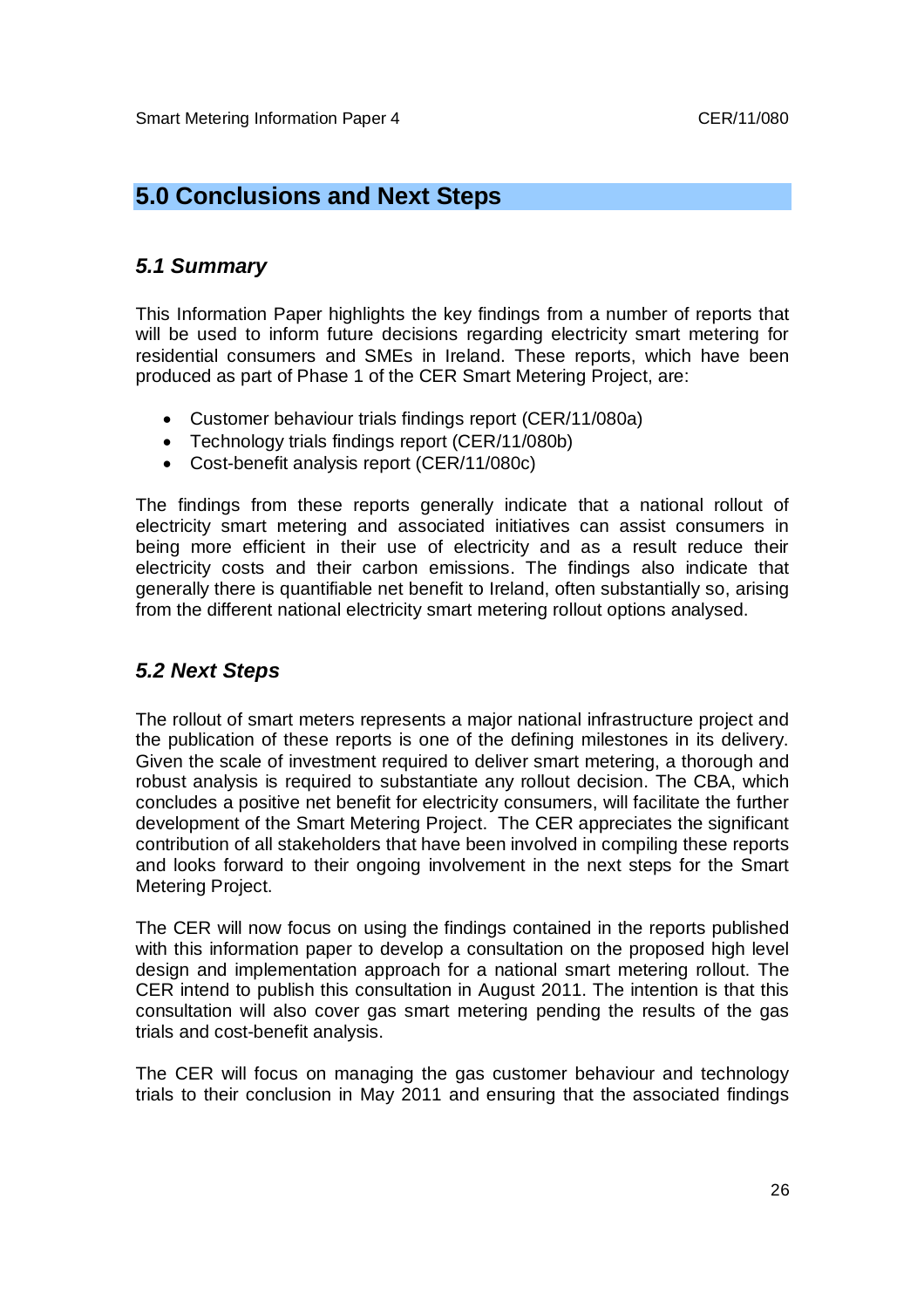reports and a cost-benefit analysis for a national gas smart metering rollout is developed by September 2011.

The CER envisages that it will be in a position by October 2011 to publish a Decision Paper on a national smart metering rollout for Ireland (electricity and gas). This would mark the formal conclusion of Phase 1 of the Smart Metering Project.

The next steps milestones for the remainder of Phase 1 of the Smart Metering Project are outlined in the table below. Please note that these timelines will be kept under review and any changes will be communicated by the CER.

In order to assist interested parties in understanding the vast and diverse content of the three reports published with this Information Paper the CER will hold an open information session. This session will give an overview of the reports and give interested parties the opportunity to ask questions on the content of the reports. Details of the venue, timings and agenda for this workshop will be published on the CER Web site in due course.

The next steps for Phase 1 of the CER Smart Metering Project are outlined in the table below:

| <b>Date</b>                   | <b>Action</b>                                                                                                                               |
|-------------------------------|---------------------------------------------------------------------------------------------------------------------------------------------|
| $\overline{16}^{th}$ May 2011 | Electricity Smart Metering Findings Reports Published<br>(Customer Behaviour Trials, Cost-Benefit Analysis and<br><b>Technology Trials)</b> |
| <b>TBC</b>                    | Hold Open Information Session on Electricity<br>Smart<br><b>Metering Findings Reports</b>                                                   |
| 31 <sup>st</sup> May 2011     | <b>Behaviour</b><br>Trials<br>Conclude<br>Customer<br>Gas<br>and<br><b>Technology Trial</b>                                                 |
| August 2011                   | Publish Consultation Paper on Proposed National Smart<br>Metering High Level Design and<br>Implementation<br>Approach (Electricity and Gas) |
| September 2011                | <b>Publish Gas Smart Metering Findings Reports (Customer</b><br>Behaviour Trials, Cost-Benefit Analysis and Technology<br>Trial)            |
| October 2011                  | Publish Decision Paper on National Smart Metering High<br>Level Design and Implementation Approach (Electricity<br>and Gas)                 |

While this is not a formal consultation any interested parties who would like to comment on the Smart Metering Information Paper 4 and its appended reports can submit their comments to Gary Martin (*gmartin@cer.ie*).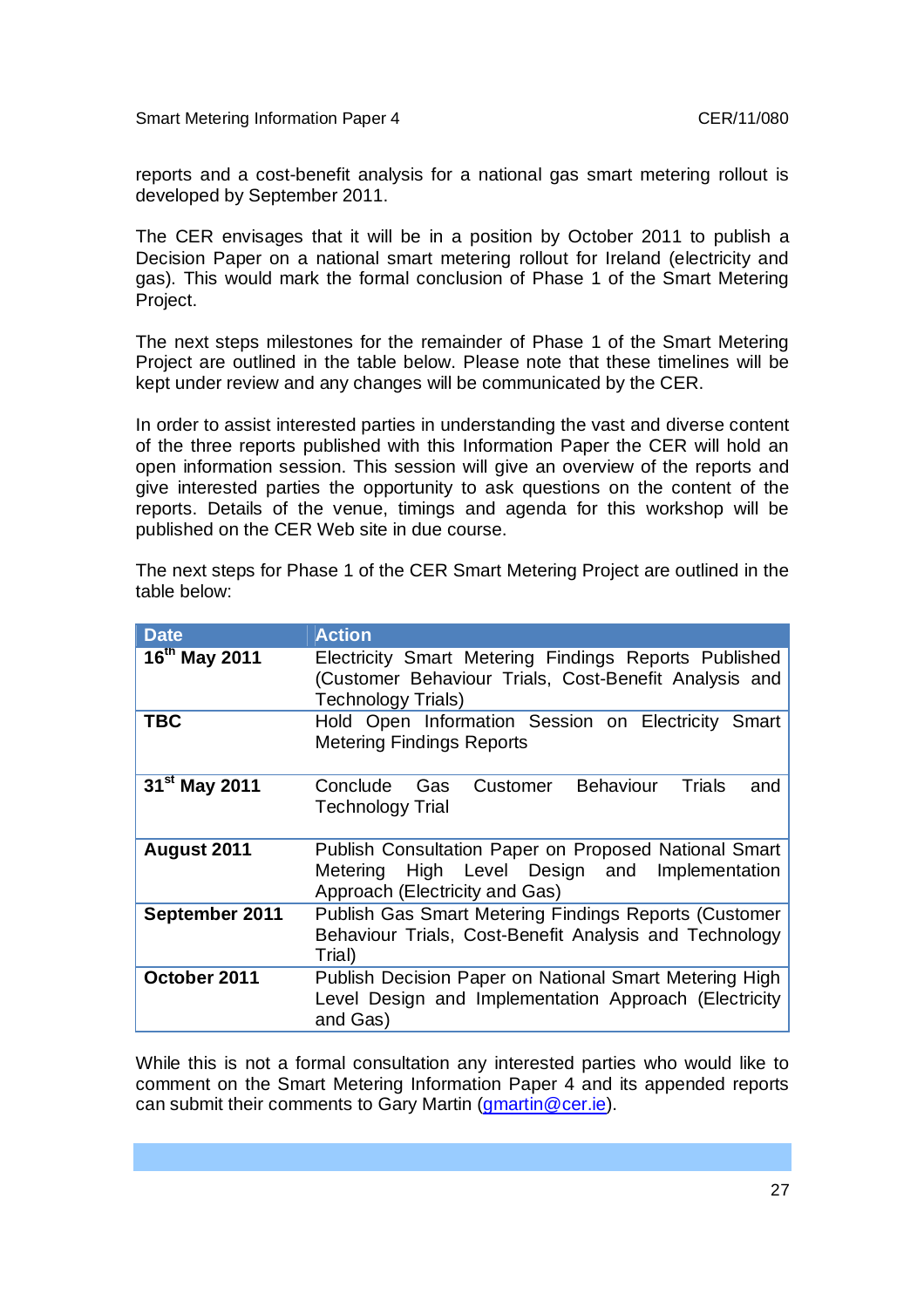# **Appendix A – Glossary**

This appendix outlines a glossary of acronyms included in this paper. Terms are listed in alphabetical order.

- CBA: Cost-benefit analysis
- CBT: Customer behaviour trials
- CER: Commission for Energy Regulation
- ESRI: Economic and Social Research Institute
- IHD: In-Home Display
- 
- NPV: Net Present Value<br>
NRA: National Regulator National Regulatory Authority
- PLC: Power Line Carrier
- RF: Radio Frequency
- SME: Small-to-Medium Enterprises
- TOU: Time of Use<br>
WAN: Wide Area N
- Wide Area Network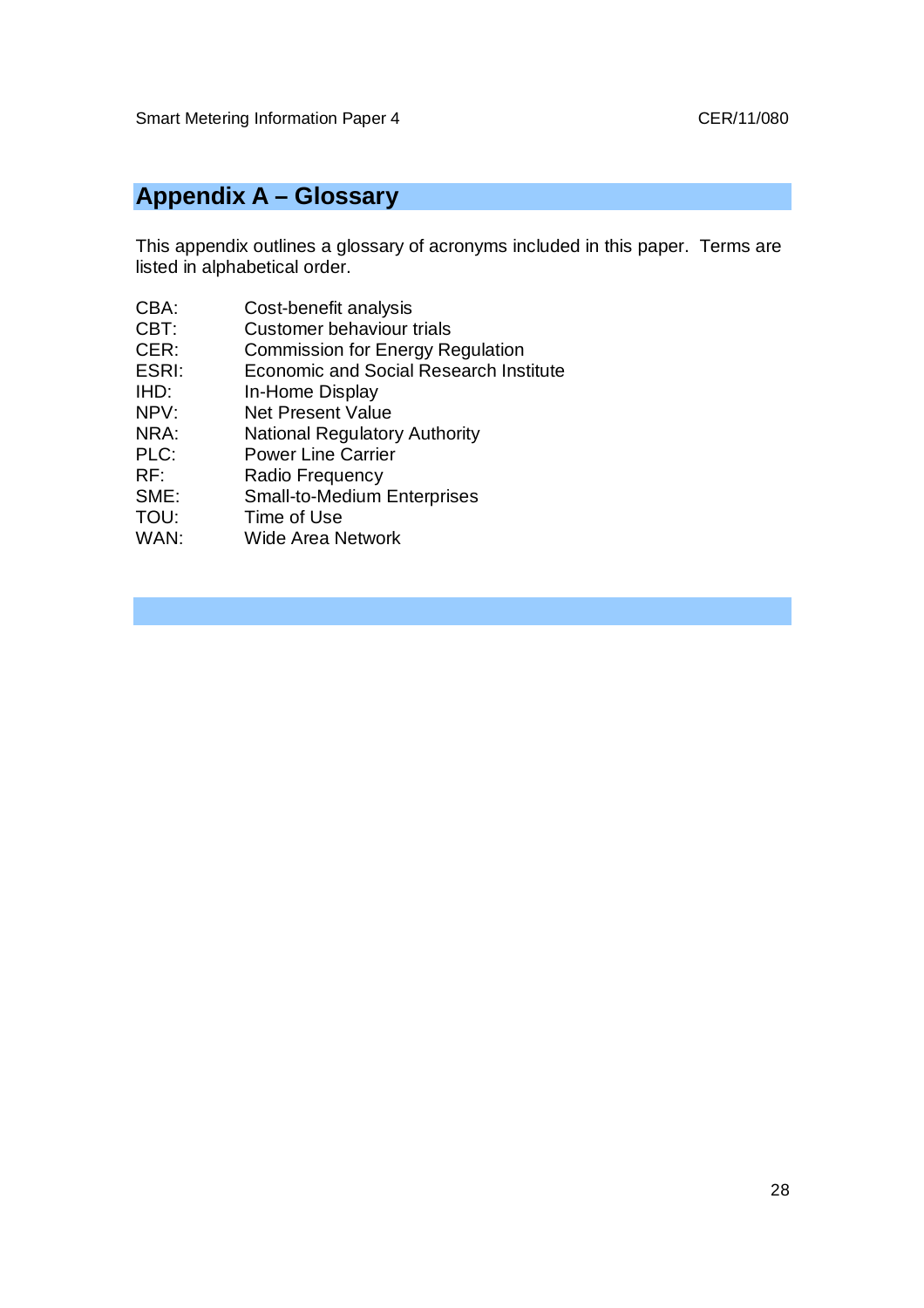## **Appendix B – CER Smart Metering Project Phase 1**

In March 2007 the Commission for Energy Regulation (CER) issued a Demand Side Management and Smart Metering Consultation Paper (CER/07/038)<sup>15</sup> in which the case for providing domestic and small business customers with timeof-day electricity prices and smart metering arrangements was made. This was followed in November 2007 with the publication by the CER of an information paper, Smart Metering - The Next Step in Implementation (CER/07/198)<sup>16,</sup> which outlined a proposed framework in which the future scope of smart metering arrangements can be established.

Following on from the conclusions reached in the smart metering information paper CER/07/198 the CER established the Smart Metering Project Phase 1 in late 2007 with the objective of setting up and running smart metering trials and assessing their costs and benefits, which will inform decisions relating to the full rollout of an optimally designed universal National Smart Metering Plan.

In order to draw on the experience and expertise of the electricity and gas market a Steering Group and a Working Group was established by the CER for the Smart Metering Project Phase 1. Both groups are chaired by the CER and consist of representatives from the Department of Communications, Energy and Natural Resources (DCENR), Sustainable Energy Authority of Ireland (SEAI), the Northern Ireland Authority for Utility Regulation (NIAUR) and Irish Gas and Electricity Industry Participants.



**Figure 4: Smart Metering Project Phase 1 – Overview of Participants**

 $\overline{a}$ 

<sup>&</sup>lt;sup>15</sup> www.cer.ie/en/electricity-retail-market-current-consultations.aspx?article=01b6318d-3876-4630-8bb5-f54fb368be16

www.cer.ie/en/electricity-retail-market-current-consultations.aspx?article=01b6318d-3876-4630-8bb5-f54fb368be16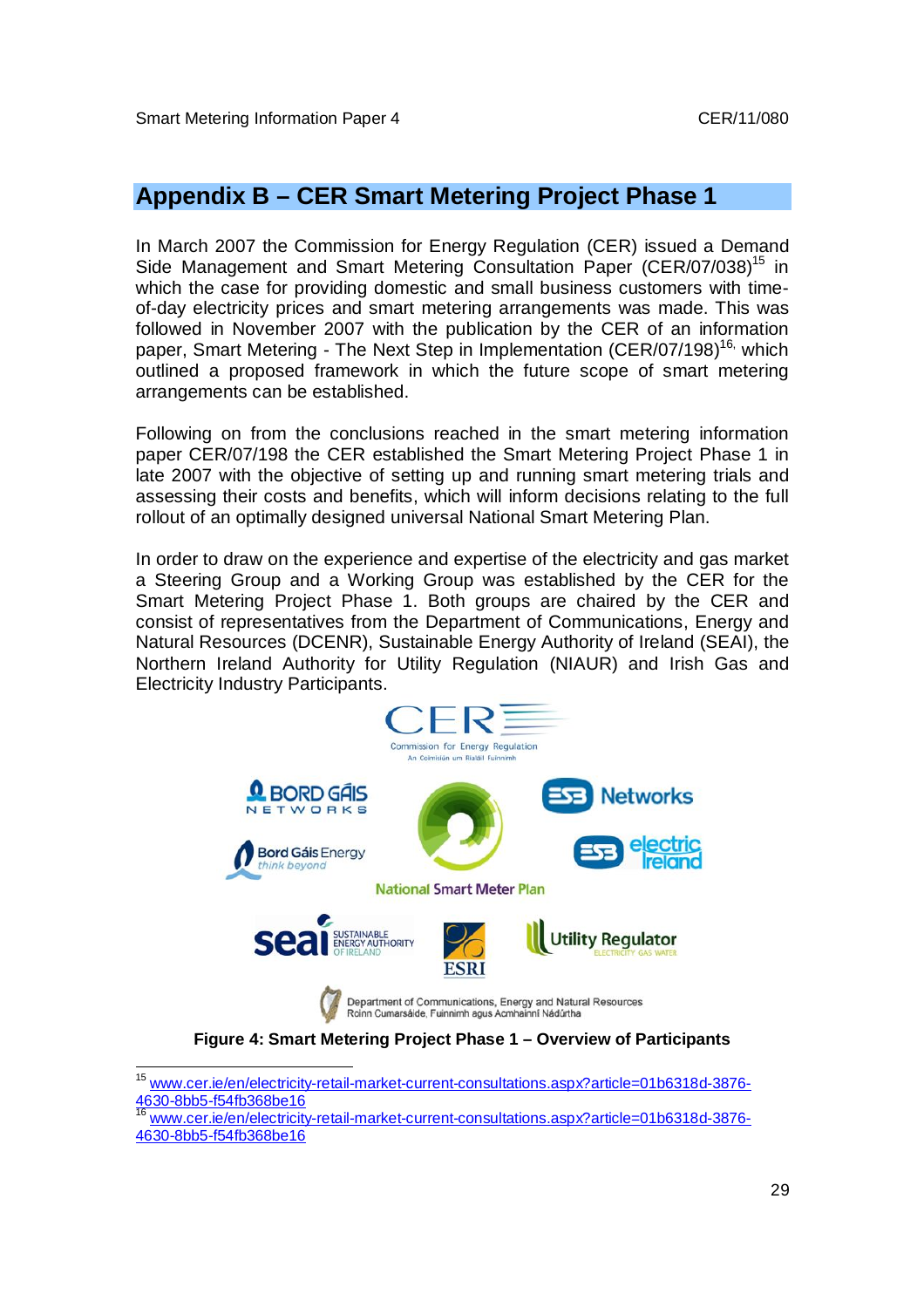To achieve its objectives the Smart Metering Working Group was divided into four Work Streams each focusing on separate aspects of the Smart Metering Project Phase 1:

- **Networks**: Technical design and rollout of Smart Metering infrastructure. Lead: ESB Networks (electricity) and Bord Gáis Networks (gas).
- **Customer Behaviour**: Mainly focusing on the design and implementation of all aspects of the customer behavioural trials, including participant selection, communications and analysis of results. Lead: Sustainable Energy Authority of Ireland (SEAI).
- **Tariffs**: Mainly focusing on design of Tariffs (Time of Use) and development of a Prepayment Market Model. Lead: Electric Ireland.
- **Billing / Data**: Mainly focusing on data flows from the Smart Metering infrastructure to Suppliers for customer behaviour trial billing options. Lead: Bord Gáis Energy Supply.

The CER was responsible for undertaking a Smart Metering Cost-Benefit Analysis (CBA), which is published alongside the CBT report, and worked with the Economic and Social Research Institute (ESRI) in this regard. As part of this work, the CER identified all information requirements for a CBA, the parties responsible for providing such information and coordinated the transfer of the required information to the ESRI for their modelling. The CER also arranged for an independent audit of the supplier and network operator cost and benefits included in the CBA, which was conducted by Frontier Economics.



**Figure 5: Smart Metering Project Phase 1 – Governance Structure**

The key deliverables of the Smart Metering Project Phase 1 are depicted below: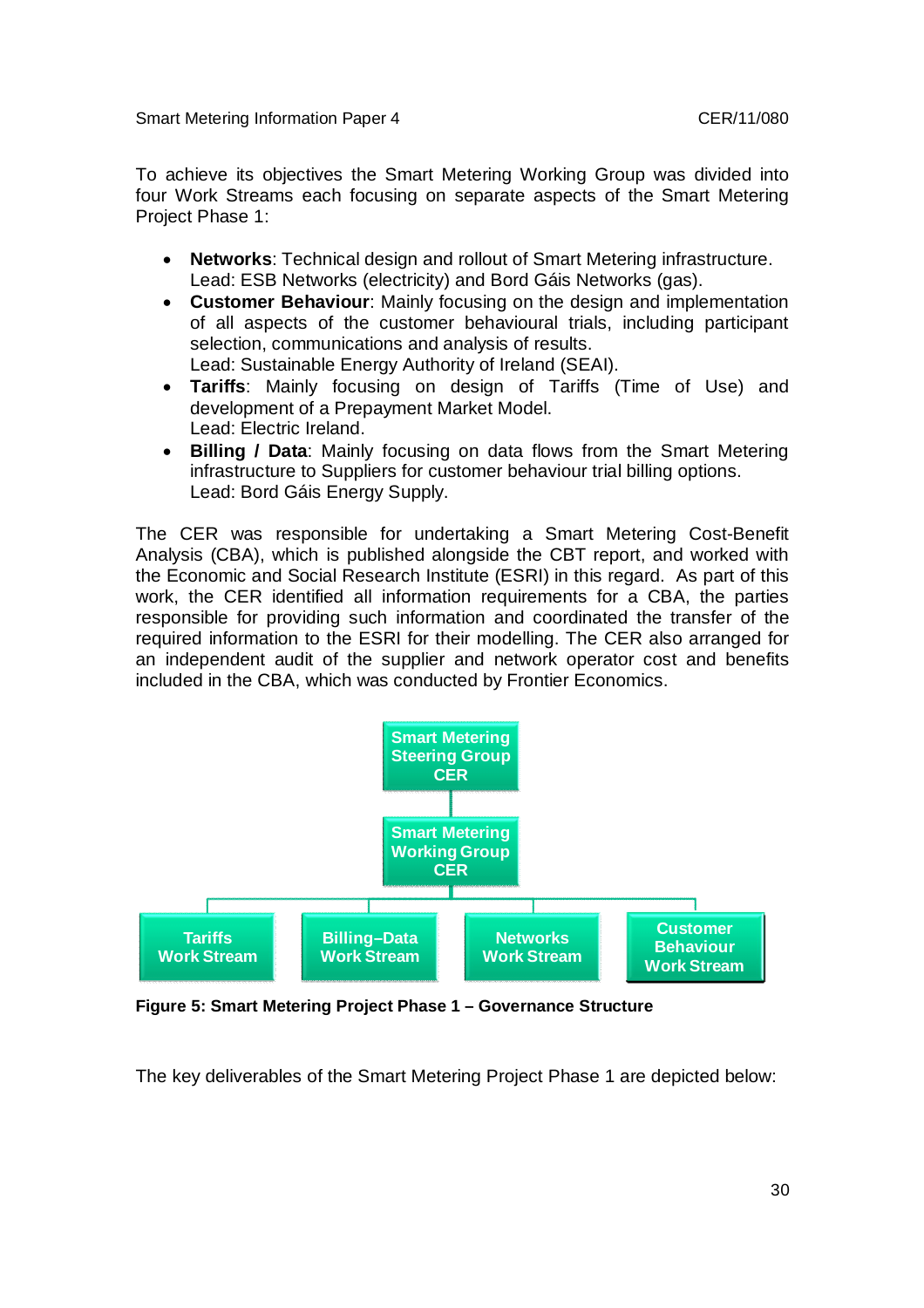

#### **Figure 6: Smart Metering Project Phase 1 – High-Level Work Breakdown Structure (WBS)**

Overall, project progress has been very positive with all key milestones having been achieved. The main highlights to date have been the:

- Completion of the electricity technology trials in September 2010, the detailed report of which is published alongside this CBT report
- Completion of the electricity customer behaviour trials (CBT) for residential and SME customers in December 2010 and completion of associated analysis and reporting in April 2011
- Completion of the 'smart prepayment' trial in February 2011, the findings of which are included in this CBT report.
- Initiation of the gas customer behaviour trials (CBT) for residential and SME customers which will complete in May 2011. Associated analysis and reporting is due to be completed by September 2011.
- Completion of the electricity cost-benefit analysis in April 2011, which is published alongside this CBT report. An addendum to the CBA for gas is due to be completed by September 2011.

Figure 7 below gives an overview of the status of the key deliverables of Phase 1 of the Smart Metering Project.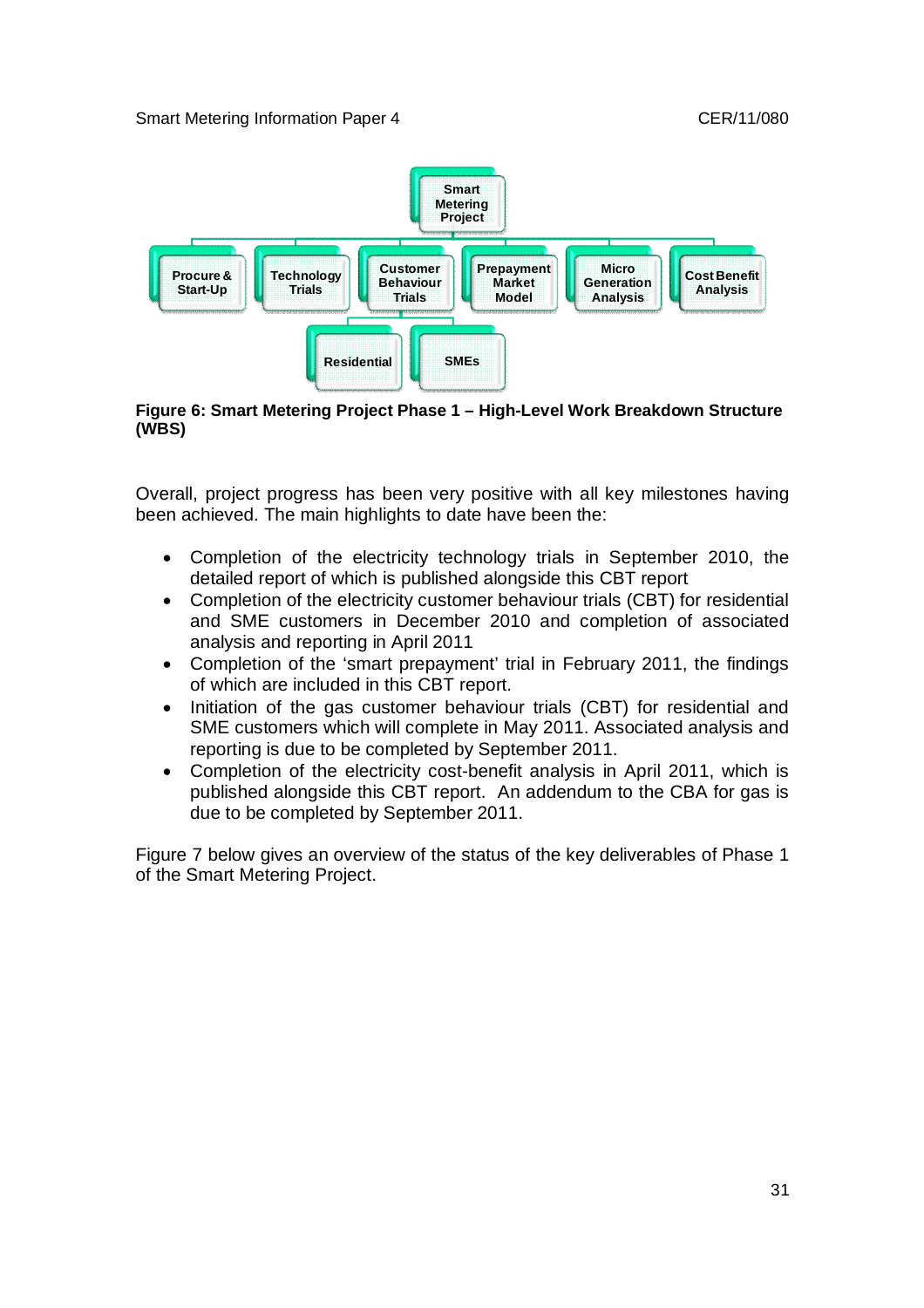| Electricity<br><b>CBT</b>       | •c.5,500 residential & c.750 SME trial participants.<br>•Benchmark period completed 31 Dec 2009.<br>•Active test period completed 31 Dec 2010 - ToU<br>tariffs, Detailed Billing, IHD, Web. Report  | G |
|---------------------------------|-----------------------------------------------------------------------------------------------------------------------------------------------------------------------------------------------------|---|
| Gas CBT                         | •c.2,000 residential & 50 SME trial participants.<br>-Benchmark period completed 31 May 2010.<br>*Active test period began 1 Jun 2010 - Detailed<br>Billing, IHD, Tariff. Continues to 31 May 2011. | G |
| Technology<br><b>Trials</b>     | •GPRS in CBT & c.3,500 participants in PLC & RF<br>2.4GHz trials & desktop studies (RF 868MHz & MV<br>PLC) - completed Sept 2010. Report<br>•Duel Fuel Trial in progress.                           | G |
| Prepayment                      | •"Proof of Concept" Trial of 'thin prepayment meter'<br>completed Feb 2010. Report                                                                                                                  | G |
| Micro Gen                       | •Superseded by scheme launched Feb 2009.                                                                                                                                                            |   |
| <b>Cost Benefit</b><br>Analysis | .ESRI partnering CER in completing CBA.<br>.Electricity smart metering CBA completed. Report                                                                                                        |   |

#### **Figure 7: Smart Metering Project Phase 1 – Deliverables Status**

Further detailed information on the CER Smart Metering Project and its progress to date is available via the consultation papers and information papers that have been published on www.cer.ie/en/information-centre-reports-andpublications.aspx.

- Consultation Paper  $2 CER/10/197 11<sup>th</sup>$  November 2010
- Consultation Paper  $1 CER/10/082 11<sup>th</sup>$  June 2010
- Information Paper 3 CER/09/186 7<sup>th</sup> December 2009
- $\bullet$  Information Paper 2 CER/09/118 31<sup>st</sup> July 2009
- Information Paper 1 CER/09/024 6<sup>th</sup> February 2009

Other CER publications on at this same Website location relating to smart metering which may be of interest are:

- Approved Smart Metering CBTs Gas Tariff published  $1<sup>st</sup>$  April 2010
- Approved Smart Metering CBTs Electricity Time of Use (TOU) Tariffs original published 2nd October 2009 and renewed 7<sup>th</sup> September 2010
- Arrangements for Micro Generation Decision and Response to Comments Received (CER/07/208) –  $20^{th}$  Nov 2007
- Smart Metering The Next Step in Implementation (CER/07/198)  $5<sup>th</sup>$  Nov 2007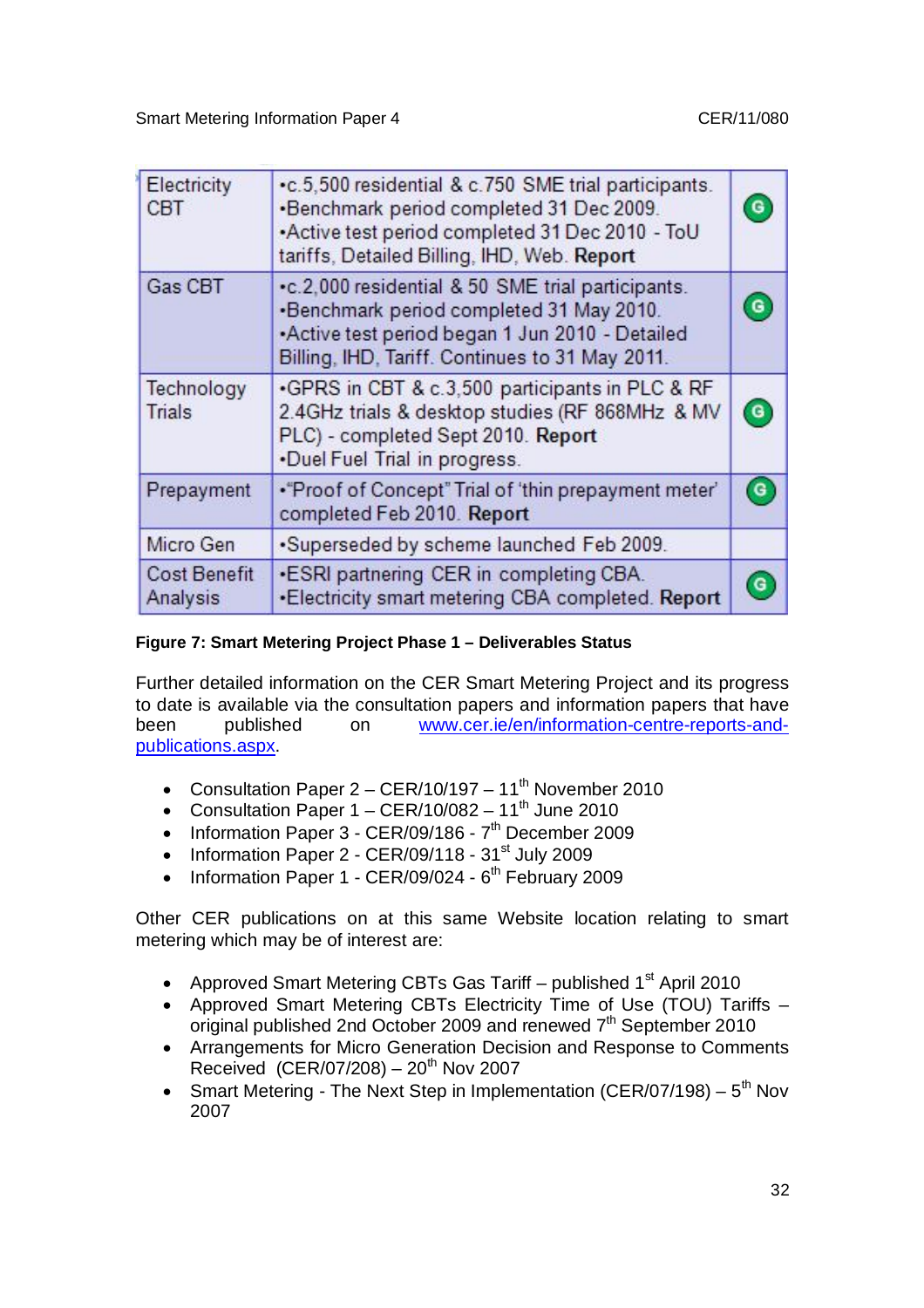Demand Side Management and Smart Metering Consultation Paper (CER/07/038) - March 2007

For further information on the Smart Metering Project Phase 1 you can contact Gary Martin at the Commission for Energy Regulation (e-mail: *gmartin@cer.ie or* tel.: 01-4000800).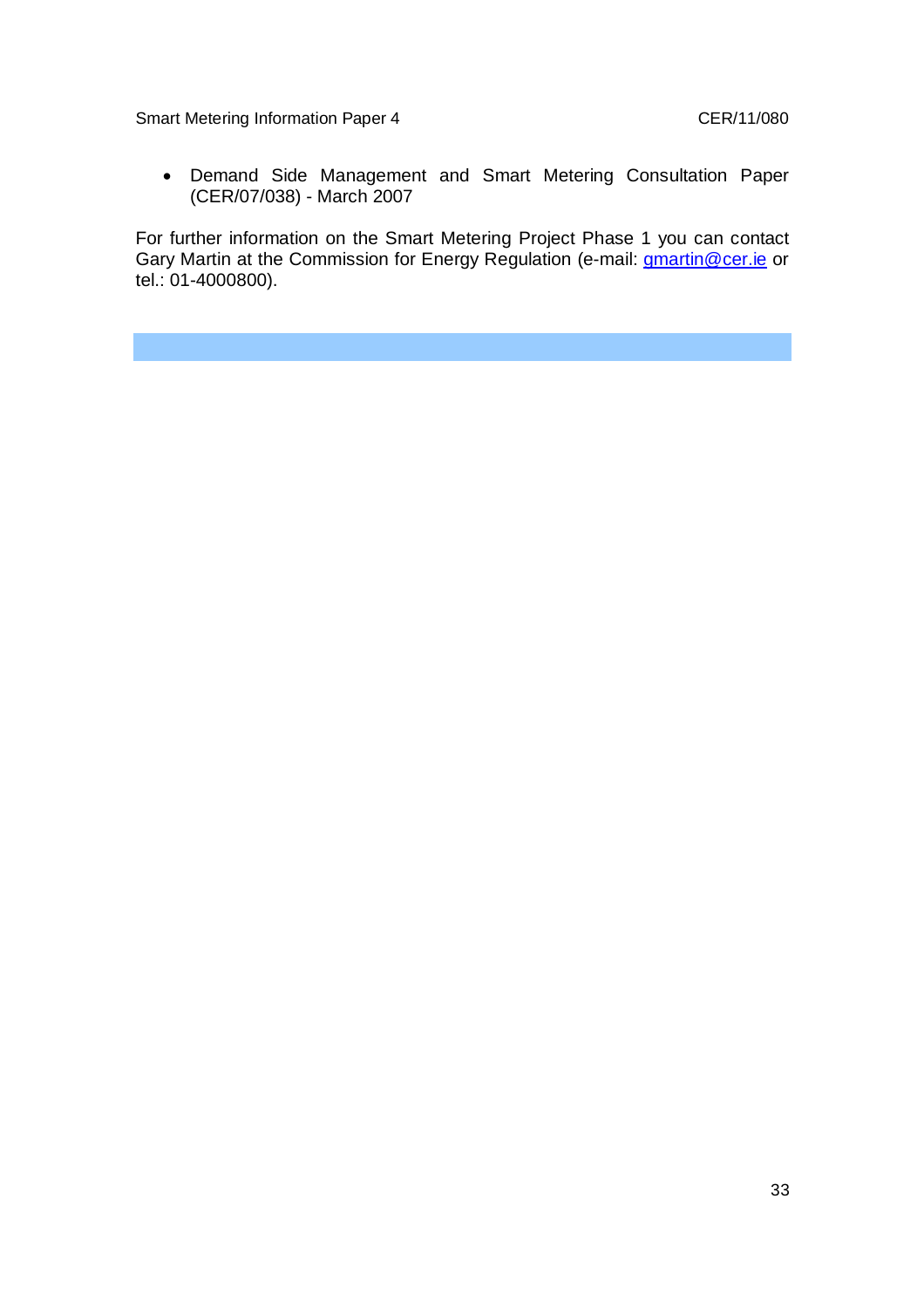# **Appendix C – EU Smart Metering Policy, Initiatives and Rollout Status**

### **C.1 EU Smart Metering Related Legislation**

There are a number of key EU legislative instruments promoting smart metering, which include:

## **a) Third Legislative Package for Further Liberalisation of the Electricity and Gas Markets** 17

The 3rd Package contains provisions regarding intelligent metering systems, with the aim of better informing customers of their consumption and helping to increase awareness of energy consumption. The implementation of those metering systems may be subject to an economic assessment of all the longterm costs and benefits to the market and the individual consumer or of which form of intelligent metering is economically reasonable and cost-effective and which timeframe is feasible for their installation.

The general principle is that consumers must have access to their consumption data. National Regulatory Authorities (NRAs) must ensure access to customer consumption data, and the existence of a nationwide harmonised format for consumption data and a process for suppliers and consumers to access the data must be defined.

Intelligent metering systems are promoted twice in the Directives: first, with the aim to promote energy efficiency and demand side management measures; second, with the aim to ensure active participation of consumers in the market. Different provisions apply for electricity and for gas – details below. There are also a number of EU Interpretive Notes which cover smart metering published on these directives.

### **i) Electricity - Directive 2009/72/EC (Annex 1) <sup>18</sup>**

This directive states that:

j

- 1. (i) [Member States shall ensure that customers] *are properly informed of actual electricity consumption and costs frequently enough to enable them to regulate their electricity consumption'*
- 2. *'Member States shall ensure the implementation of intelligent metering systems that shall assist the active participation of consumers in the*

<sup>&</sup>lt;sup>17</sup> http://ec.europa.eu/energy/gas\_electricity/third\_legislative\_package\_en.htm

<sup>18</sup> http://eur-lex.europa.eu/LexUriServ/LexUriServ.do?uri=CELEX:32009L0072:EN:NOT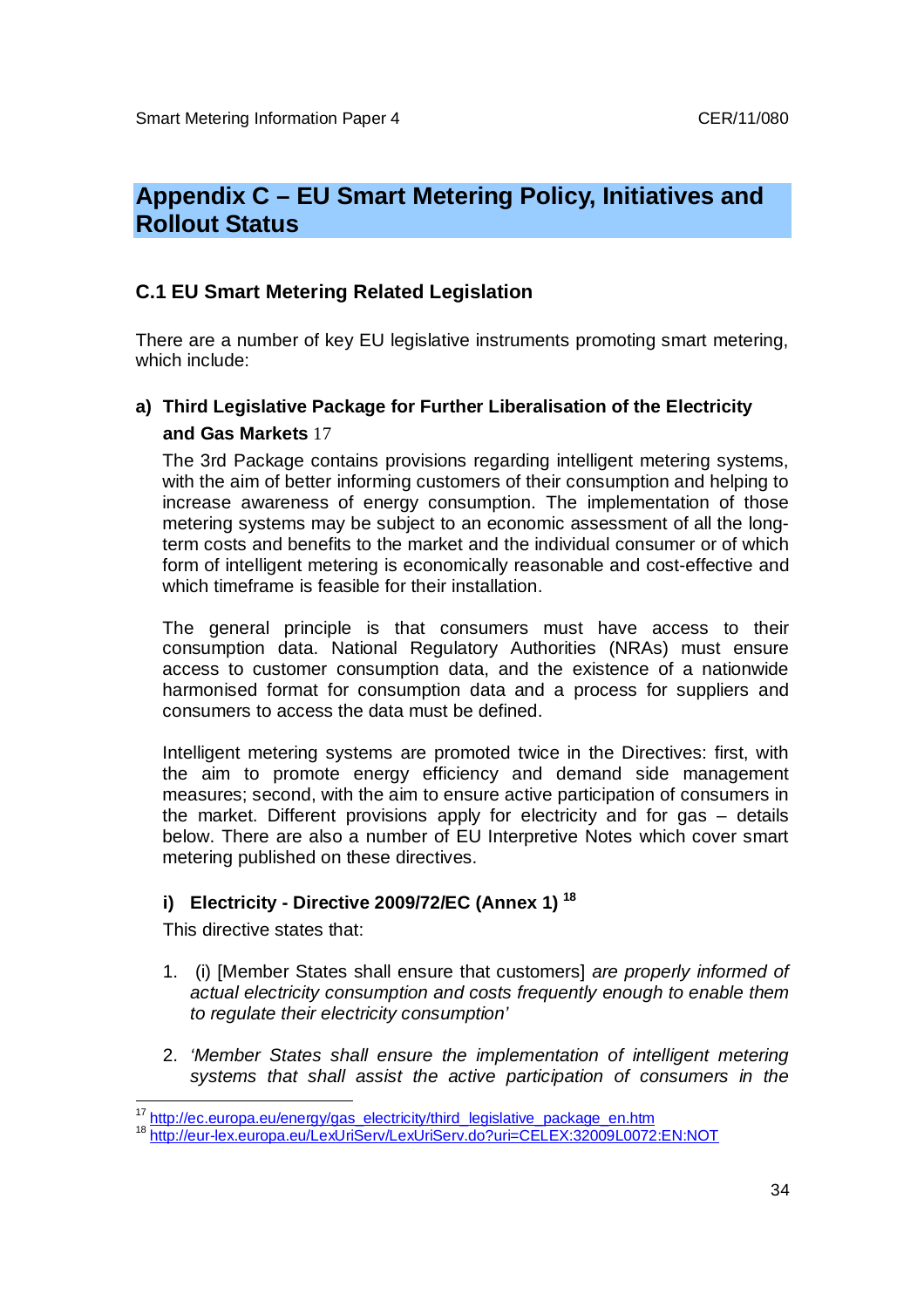*electricity supply market. The implementation of those metering systems may be subject to an economic assessment of all the long-term costs and benefits to the market and the individual consumer or which form of intelligent metering is economically reasonable and cost-effective and which timeframe is feasible for their distribution.*

*Such assessment shall take place by 3 September 2012'.* 

*Subject to that assessment, Member States or any competent authority they designate shall prepare a timetable with a target of up to 10 years for the implementation of intelligent metering systems.* 

*Where roll-out of smart meters is assessed positively, at least 80 % of consumers shall be equipped with intelligent metering systems by 2020.*

An EU Retail Markets Interpretive Note<sup>19</sup> on Electricity Directive 2009/72/EC highlights a European Commission Declaration<sup>20</sup> which clarifies that:

*"It is understood that in the case no economic assessment of the longterm costs and benefits is made, at least 80% of all consumers have to be equipped with intelligent metering systems by 2020."*

#### **ii) Gas - Directive 2009/73/EC (Annex 1)<sup>21</sup>**

This directive states that:

- *1.* (i) [Member States shall ensure that customers] *are properly informed of actual gas consumption and costs frequently enough to enable them to regulate their own gas consumption.*
- *2. Member States shall ensure the implementation of intelligent metering systems that shall assist the active participation of consumers in the gas supply market. The implementation of those metering systems may be subject to an economic assessment of all the long-term costs and benefits to the market and the individual consumer or which form of intelligent metering is economically reasonable and cost-effective and which timeframe is feasible for their distribution.*

*Such assessment shall take place by 3 September 2012.*

 $\overline{a}$ <sup>19</sup> Commission staff working paper - interpretative note on directive 2009/72/EC concerning common rules for the internal market in electricity and directive 2009/73/EC concerning common rules for the internal market in natural gas - retail markets - 22 January 2010

http://register.consilium.europa.eu/pdf/en/09/st10/st10814-ad01re03.en09.pdf

http://ec.europa.eu/energy/gas\_electricity/interpretative\_notes/doc/implementation\_notes/2010\_0 1\_21\_retail\_markets.pdf

<sup>&</sup>lt;sup>20</sup>Council document 10814/09 ADD 1 REV 1

http://eur-lex.europa.eu/LexUriServ/LexUriServ.do?uri=CELEX:32009L0073:EN:NOT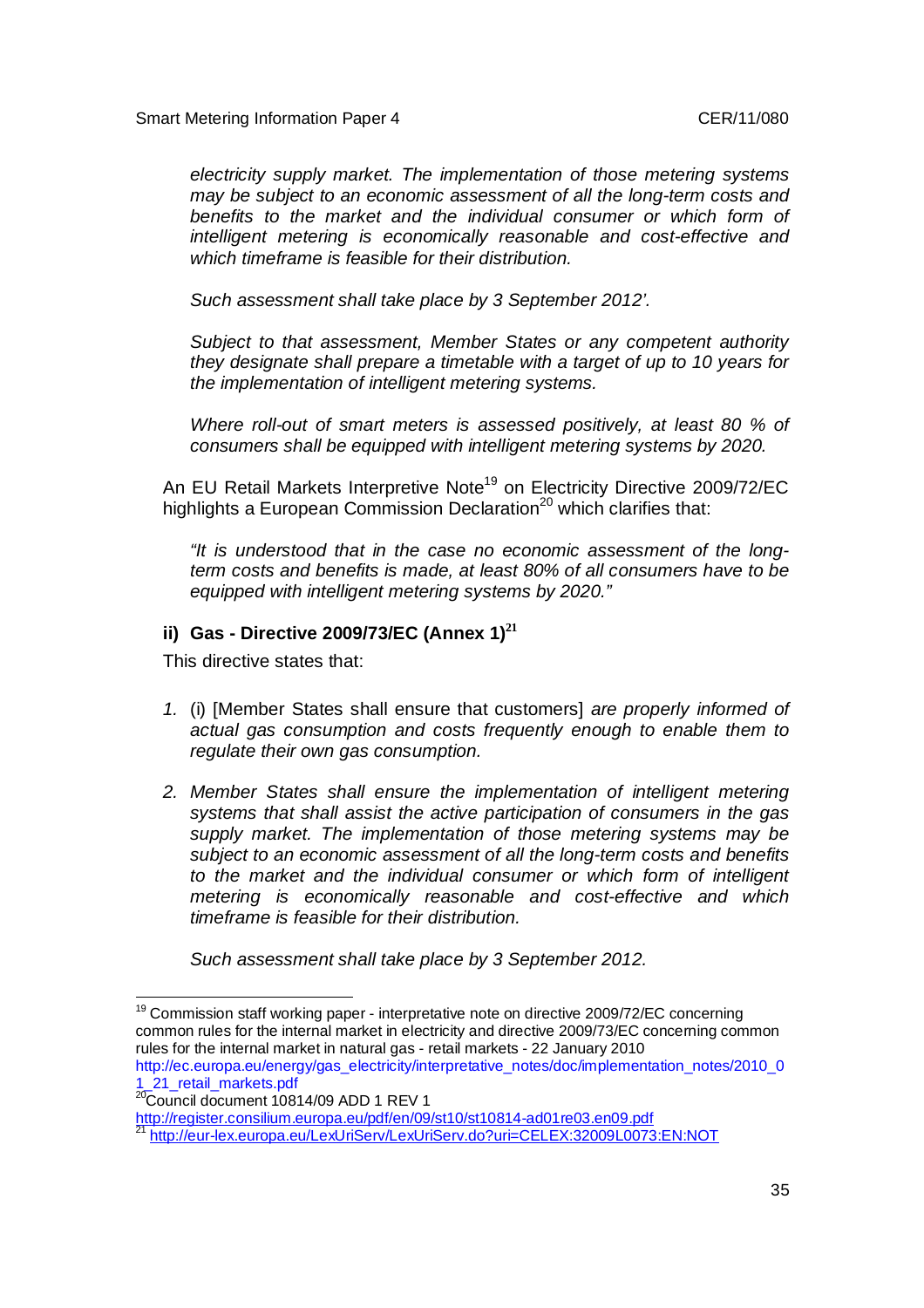*Subject to that assessment, Member States or any competent authority they designate, shall prepare a timetable for the implementation of intelligent metering systems.*

#### **b) Directive 2006/32/EC - Energy End-use Efficiency and Energy Services**22

It has been estimated that EU energy consumption is around 20% higher than can be justified on economic grounds. This has led to the view that there is a large potential for unrealised economic energy savings which can be realised through energy services and other end-use efficiency measures. In pursuit of this objective the European Commission adopted EU Directive EC 2006/32 on 5th April 2006. Article 13 of this Directive requires that:

*"Member states shall ensure that, in so far as is technically possible, financially reasonable and proportionate in relation to the potential energy savings, final customers for electricity … are provided with competitively priced individual meters that accurately reflect the final customer's actual energy consumption and that provide information on actual time of use"*

*"Appropriate information shall be made available with the bill to provide final customers with a comprehensive account of energy costs. Billing on the basis of actual energy consumption shall be performed frequently enough to enable customers to regulate their own energy consumption".*

### **c) Directive 2005/89/EC – Security of Supply<sup>23</sup>**

This Directive specifies that member states may encourage *"the adoption of*  real-time demand management technologies, such as advanced metering *systems"* to maintain balance between electricity demand and supply.

#### **d) Directive 2004/22/EC - Measuring Instruments<sup>24</sup>**

 $\overline{a}$ 

The Directive 2004/22/EC of the European Parliament and of the Council of 31 March 2004 on measuring instruments (MID) establishes the requirements that measurement devices and systems have to satisfy before being put on the market and/or put into use. Each measuring instrument must meet the essential requirements (laid down in Annex I of the Directive) and in the relevant instrument-specific Annex.

lex.europa.eu/LexUriServ/LexUriServ.do?uri=OJ:L:2006:114:0064:0064:en:pdf

 $^{23}$  Article 5 (2.d.) of DIRECTIVE 2005/89/EC OF THE EUROPEAN PARLIAMENT AND OF THE COUNCIL of 18 January 2006 concerning measures to safeguard security of electricity supply and infrastructure

 $^{22}$  Article 13 of DIRECTIVE 2006/32/EC OF THE EUROPEAN PARLIAMENT AND OF THE COUNCIL of 5 April 2006 on energy end-use efficiency and energy services and repealing Council Directive 93/76/EEC http://eur-

investment <u>www.energy.eu/directives/I\_03320060204en00220027.pdf</u><br><sup>24</sup> DIRECTIVE 2004/22/EC OF THE EUROPEAN PARLIAMENT AND OF THE COUNCIL of 31 March 2004 on measuring instruments http://eur-

lex.europa.eu/LexUriServ/LexUriServ.do?uri=OJ:L:2004:135:0001:0080:EN:PDF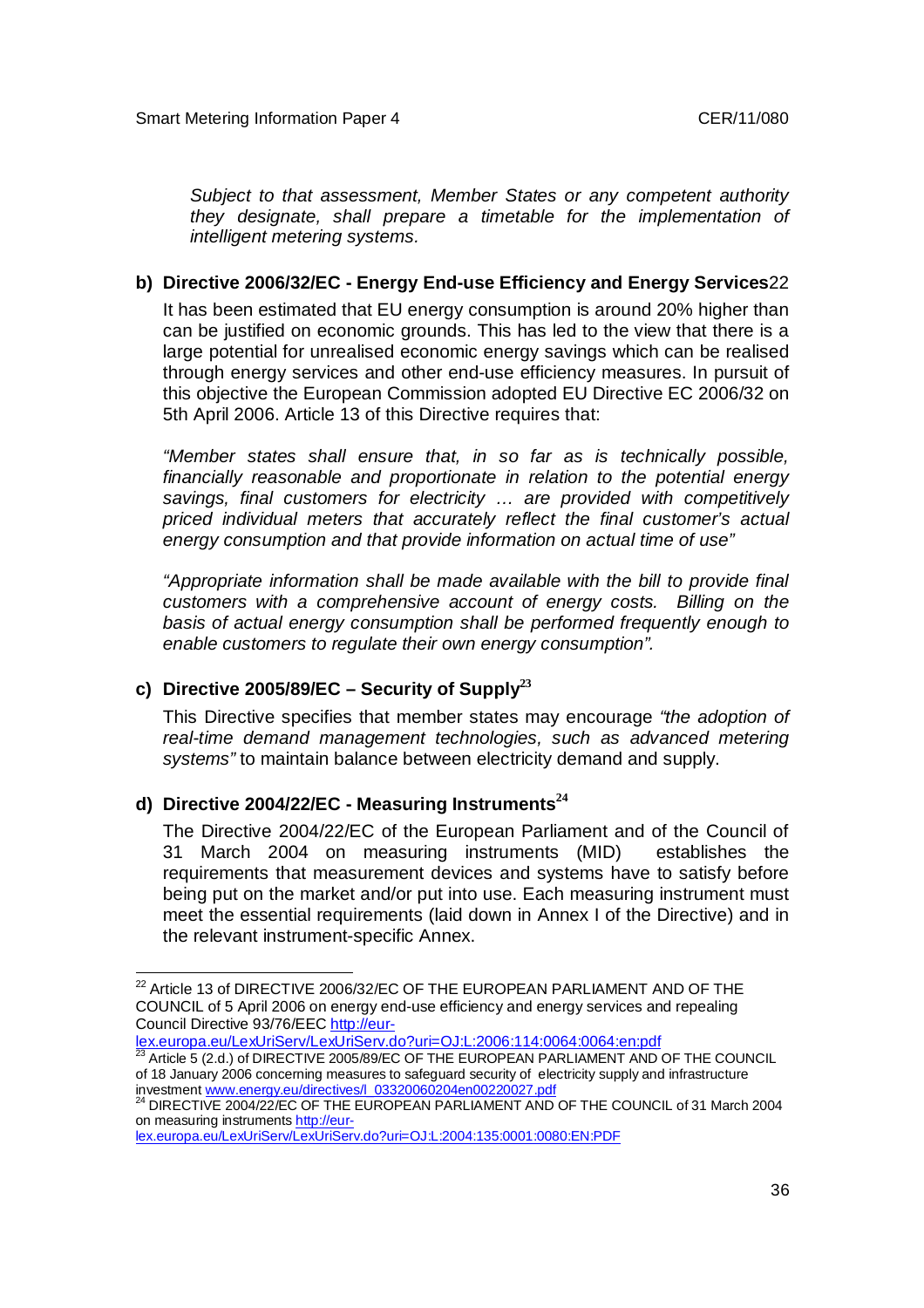### **C.2 EU Smart Metering Related Initiatives**

There are currently a number of EU coordinated smart metering initiatives underway which include:

- On 8th February 2011 ERGEG published its final **Guidelines of Good Practice (GGP)** on Regulatory Aspects of Smart Metering for Electricity and Gas  $(E10-RMF-23-03)^{25}$ . These final recommendations aim to provide guidance regarding the European Commission's 3rd Energy Package provisions on the installation of intelligent metering systems for electricity and gas, focusing on customer services, roll-out of smart meters, costbenefit analysis and data security and integrity.
- European Standards Organisations are progressing **Mandate M/441<sup>26</sup>** for the development of an open architecture for utility meters involving communication protocols and functionalities enabling interoperability. The Mandate has the general objective to highlight or to harmonise European standards that will enable interoperability of utility meters (water, gas, electricity, heat), which can then improve the means by which customers' awareness of actual consumption can be raised in order to allow timely adaptation to their demands. According to Mandate M/441, the implementation of this provision requires the definition of new functionalities for smart meters  $-$  in addition to those in the Measuring Instruments Directive (MID) $^{27}$ , and as stated by the European Commission in the Mandate M/441.
- The **Open Meter Project**<sup>28</sup> began in January 2009 with the main objective to specify a comprehensive set of open and public standards for advanced metering infrastructure (AMI), supporting electricity, gas, water and heat metering. This project is due to conclude in June 2011.
- In January 2010 a Task Force on Smart Grids<sup>29</sup> was launched whose mission is to advice the European Commission on policy and regulatory directions at European level and to coordinate the first steps towards the implementation of smart grids under the provision of the 3rd Package. The initial duration of the Task Force is 20 months, to May 2011.

lex.europa.eu/LexUriServ/LexUriServ.do?uri=CELEX:32004L0022:en:NOT

Open Meter Project http://www.openmeter.com/

 $\overline{a}$ <sup>25</sup>ERGEG final Guidelines of Good Practice (GGP) on Regulatory Aspects of Smart Metering for Electricity and Gas (E10-RMF-23-03) http://www.energyregulators.eu/portal/page/portal/EER\_HOME/EER\_PUBLICATIONS/CEER\_ERGEG\_PAPERS/G

uidelines%20of%20Good%20Practice/Other/E10-RMF-29-05\_GGP\_SM\_8-Feb-2011.pdf <sup>26</sup> Mandate M/441 http://www.openmeter.com/documents/m441en.pdf

<sup>&</sup>lt;sup>27</sup> Directive 2004/22/EC of the European Parliament and of the Council of 31 March 2004 on measuring instruments http://eur-

<sup>29</sup> Smart Grids Task Force http://ec.europa.eu/energy/gas\_electricity/smartgrids/taskforce\_en.htm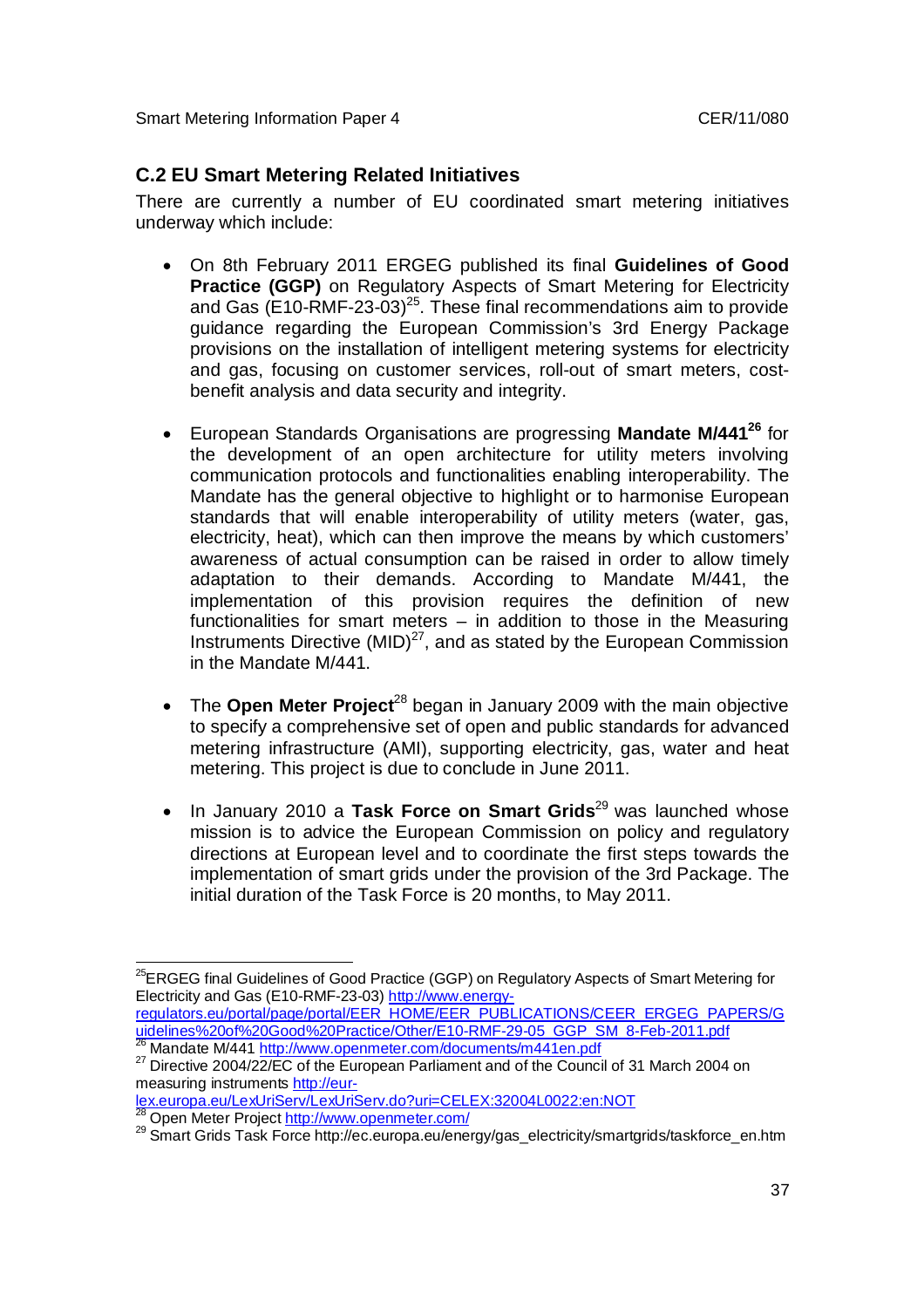### **C.3 Smart Metering Roll-out Status in Europe**

The status of smart metering for electricity and gas in Europe is diverse and changing at a rapid pace.

The last publicly available official report on the status of each country is the *ERGEG Summary of Member State experiences on cost benefit analysis (CBA) of smart meters* published 2nd February 2011<sup>30</sup> but this document focuses on smart metering cost-benefit analysis (CBA) development rather than specific meter rollout status. Figure 8 below is an excerpt from this report and it indicates that, out of the 24 member states that responded to the ERGEG survey, as of 1st January 2011 eleven had completed an electricity CBA and six had completed a gas CBA.

| <b>Status of CBA in CEER countries</b>                                                                                           | <b>Electricity</b> | Gas            |
|----------------------------------------------------------------------------------------------------------------------------------|--------------------|----------------|
| Countries have conducted a CBA                                                                                                   | 11 <sup>1</sup>    | 6 <sup>2</sup> |
| Positive result of CBA                                                                                                           | 7 <sup>3</sup>     | 5 <sup>4</sup> |
| Countries plan (or ongoing) to conduct a CBA (in some cases<br>for the 2 <sup>nd</sup> time - France, Hungary, Poland, Portugal) | 12 <sup>5</sup>    | $14^{6}$       |
| Countries do not plan a CBA                                                                                                      | $2^7$              | $5^8$          |
| Countries with no CBA, but no longer relevant (yes/no of roll-<br>out already decided)                                           | 3 <sup>9</sup>     | 0              |

1: Austria, Denmark, France, Hungary, the Netherlands, Norway, Poland, Portugal, Slovenia, Sweden, United Kingdom

7: Lithuania, Slovak Republic

8: Denmark, Norway, Poland, Romania, Slovak Republic (Norway has no gas)

9: Spain, Finland, Italy

**Figure 8: Status of Smart Metering CBA Development in EU Member States** (Source: Page 2, ERGEG Summary of Member State experiences on cost benefit analysis (CBA) of smart meters published 2nd February 2011)

<sup>2:</sup> Austria, France, Hungary, Italy, the Netherlands, United Kingdom

<sup>3:</sup> Austria, France, the Netherlands, Norway, Poland, Portugal, United Kingdom (Poland - study was TSO, not gov't authority. In Sweden, although result was negative, roll-out for electricity proceeded.)

<sup>4:</sup> Austria, France, the Netherlands, Italy, United Kingdom

<sup>5:</sup> Belgium, Czech Republic, Germany, France, Greece, Hungary, Ireland, Luxembourg, Latvia, Poland, Portugal, Romania (Belgium - each region conducting its own, no federal one planned) (Portugal - to be decided by gov't) 6: Belgium, Czech Republic, Germany, Spain, Finland, Greece, Hungary, Ireland, Latvia, Luxemburg, Lithuania, Portugal, Slovenia, Sweden (Portugal - to be decided by gov't)

j  $^{30}$  Summary of Member State experiences on cost benefit analysis (CBA) of smart meters 2 February 2011 http://www.energy-

regulators.eu/portal/page/portal/EER\_HOME/EER\_CONSULT/CLOSED%20PUBLIC%20CONSU LTATIONS/CUSTOMERS/Smart%20metering/CD/C11-RMC-44-03\_CBA%20SM\_2-Feb-2011.pdf